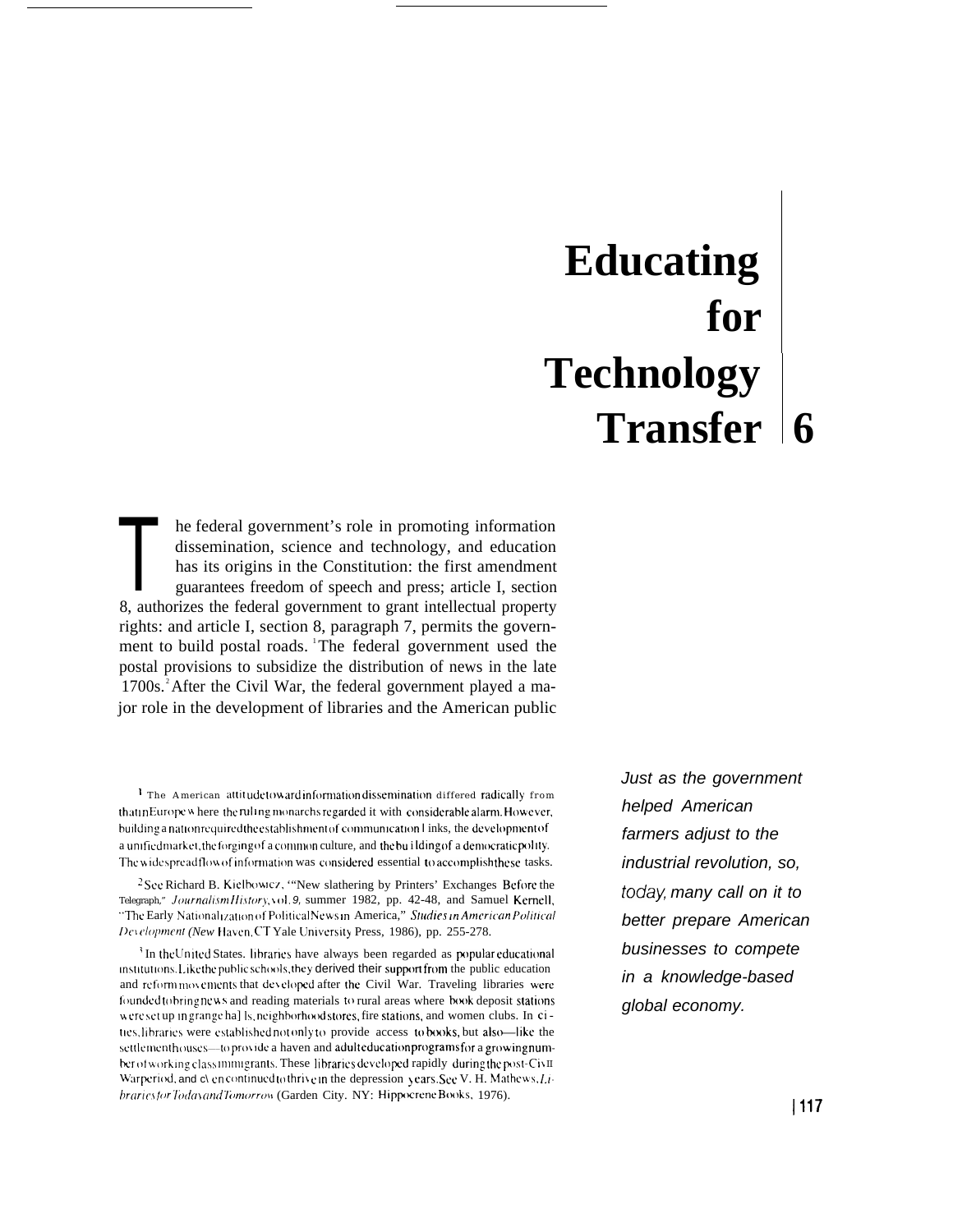#### 118 I Electronic Enterprises: Looking to the Future

school system.<sup>4</sup> Toward the turn of the century, " became more active in promoting science and technology, especially through the university sys- $(em.$ "

These overriding values helped to structure the federal government's response to the agricultural crisis that followed the Civil War and the challenges posed by industrialization. To help farmers adjust to the structural changes in the economy, the government began to develop and transfer modem technology to agriculture. Working through the Department of Agriculture, the federal government established four complementary programs:

- 1. land grant colleges;
- 2. support of agricultural research at agricultural experiment stations;
- 3. making basic information on farm and home problems available to people through extension services: and

4. providing vocational training on agricultural problems, home economics, and industrial subjects.

Just as the government helped American farmers adjust to the industrial revolution, so, today, many call on it to better prepare American businesses to compete in a knowledge-based global economy.<sup>8</sup> Drawing on the success of the government past experience, there are a number of options that might be pursued today.

# **OPTION A: Expand the Program for Extension Services**

Federal extension services have a long history in the United States, dating to 1914 with the passage of the Smith-Lever Act.<sup>9</sup>This act, inspired in part by the Country Life Commission, focused on agriculture and the problems of rural areas. It authorized partial federal funding for a nationwide extension program modeled after private, state, and

<sup>&</sup>lt;sup>4</sup>The American commitment to public schooling" grew in the wake of the Civil War. This commitment was so intense that it gave rise to a national crusade to establish public schools. Concerned about the problems of reconstruction in the South, the influx of Catholic immigrants, and the advent of industrialization in the North, Americans saw pub] ic schooling as a way of preserving the social, economic, and political order. See Rush Welter, Popular Education and Democratic Thought in America (New York, NY: Columbia University Press, 1962); and David Tyack and ElizabethHanson,"Confl ict and Consensus in American Public Education," America's Schools: Public and Private, Daedalus, summer 1981.

<sup>&</sup>lt;sup>5</sup>See Edward Shils, "The Order of Learning in the United States from 1865-1920: The Ascendance of the Universities," Miner\'a, vol. 18, No.2, summer 1978.

<sup>6</sup>As Wayne Rasmussen has described it: "The revolution generated by the Civil War catapulted the nation's farmers not only into a new era of mechanization but also into a world of complex social and economic forces that were too volatile and powerful for individual farmers to confront by themselves. It seemed that the appearance of more complex and productive tools intended to guarantee the farmer's survival had made that survival more complex." Wayne D. Rasmussen and Paul S. Stone, "Toward a Third Agricultural Revolution, "in Don F. Hadwiger and Ross B. Talbot(eds.), Food Policy and Farm Programs, Proceedings of the Academy of Political Science (New York, NY: The Academy of Political Science, 1982), p. 179.

<sup>7</sup>The idea that knowledge could interest agriculture was first put forward by agricultural societies composed Of well-to-do gentlemen farmers, farm journalists, and some educators. Such citizen advocacy was bolstered by public agencies and private agricultural interests that acted in mutually supportive ways. These public agencies included the U.S. Department of Agriculture and the land-grant colleges. The private interests Included general farm organizations as well as commodity groups. Wayne D. Rasmussen, Taking the University to the Peep/e: Seventy-Five Years o/CooperativeExtension (Ames, 1A: Iowa State University Press, 1989), pp. 8-22. See also David E. Hamilton, "Building the Associative State: The Department of Agriculture and American State-B uilding," Agricultural History, vol. 64, pp. 209-218.

<sup>8</sup> See, for a discussion, U.S. Congress, Office of Technology Assessment, Making Things Better: Competing in Manufacturing, OTA-ITE-443 (Washington, DC: U.S. Government Printing Office, February 1990). See also, Joe Janmesurak, "priority #1: Fix Industrial Infrastructure," Appliance Manufacturer, vol. 40, No. 10, October 1992, p. 92.

<sup>&</sup>quot;Among extension services, for example, were Deaman Knapp's "demonstration farms," on which farmers could learn by watching and doing, and 'movable schools' such as George Washington Carver's Tuskegee mule-driven wagons full of new seeds, farm machinery, and dairy equipment, as well as boys' and girls' clubs through which it was hoped parents could be educated. See Hadwiger and Talbot, op. cit., footnote 6.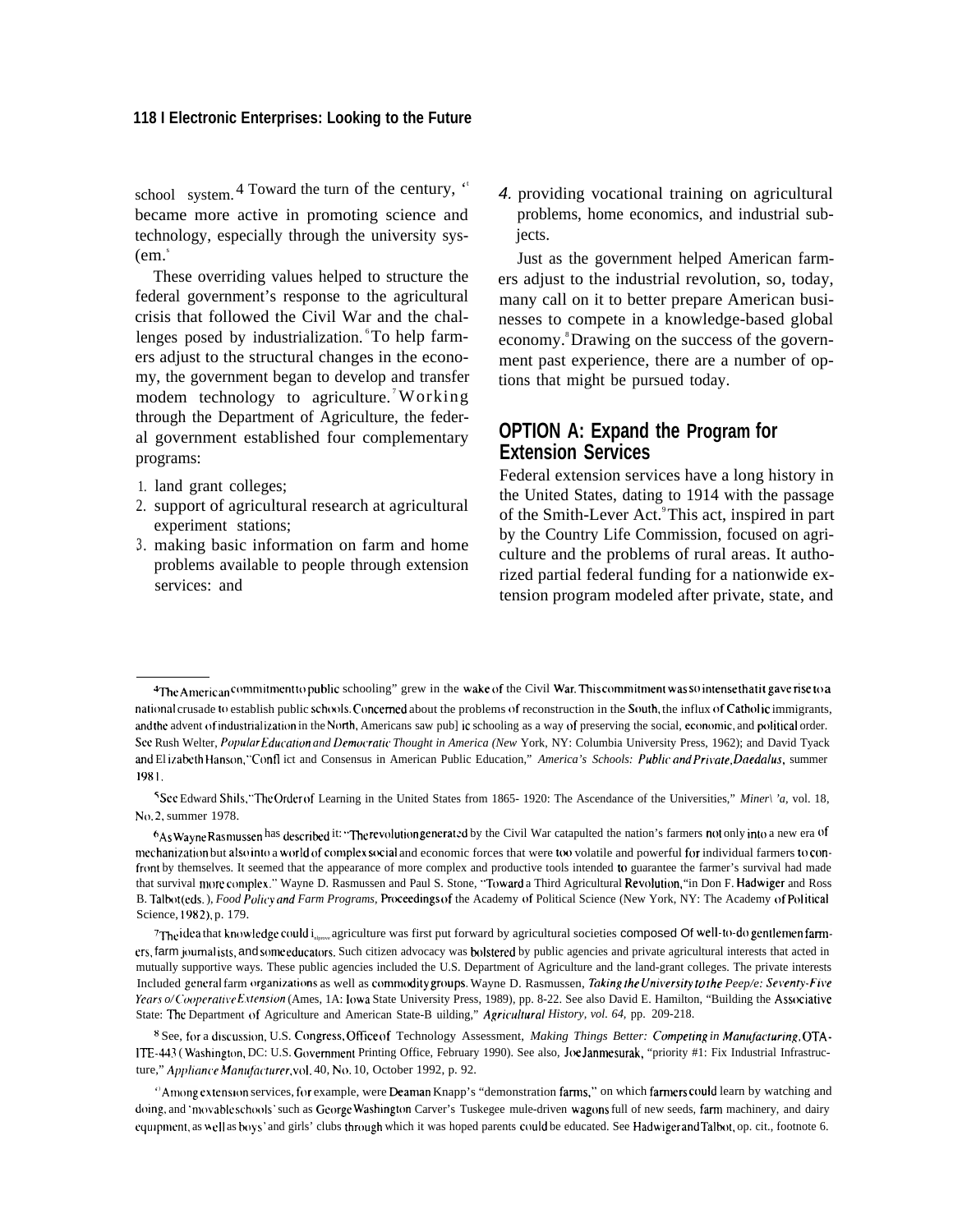local efforts that provided education and information to rural communities.

Building on these ongoing efforts, the Cooperative Extension Service (CES) brought together a wide range of players and encouraged cooperation among them. The U.S. Department of Agriculture (USDA) and the land-grant agricultural colleges were charged with management of the program, while the costs were shared by the states, counties, and county organizations of innovative farmers, called farm bureaus. In addition, partnerships were established between university extension and experiment stations, and between county extension agencies and county farm bureaus. <sup>10</sup> Later on, extension people helped to start other farm organizations called commodity organizations. The experiment stations also formed links with the farm bureau and with the commodity

groups so they could better understand the research needs of producers. Leadership for this public-private network was recruited from graduates of the agricultural colleges. Within a few decades, this elaborate network of players had achieved its goal of farm modernization. The quality of farm life had also been improved through access to home economics and farmer information services. "

Industrial extension, like agriculture extension. originated at the state level.  $\int_0^2$ However, it did not receive national focus until 1989 when Congress established three Manufacturing Technology Centers (MTCs)<sup>13</sup> and a State Technology Extension Program (STEP)  $^{14}$  to be administered by the Department of Commerce's National Institute of Standards and Technology (NIST). <sup>15</sup> Today there are seven MTCs located throughout the United

<sup>10</sup>The county agencies organized the farm bureaus, which in turn formed state and national farm organizations, thereafter becoming the Extension Service's link with political supporters as well as farmers.

1I Atpresent, the Cooperative Extension Service (CES) provides education, information, and technology transfer on numerous topics rele- $\sim$  ant to fanning and agriculture generally. The scope extends to many topics that are germane to rural development. CES has the advantage of manye xtensive state and countynetworks of land-grant colleges, extension agents, and field experiment stations to disseminate information and education. CES has interpretedits statutory mandate as extending to the general health of rural America, and has now developedits own rura I developmentstrategym coordination with the U.S. Department of A griculture and government-wide rural vitalization initiatives. See OTA, Rural America at the Crossroads: Networking for the Future, OTA-CIT-47 1 (Washington, DC U.S. Government Printing Office, April 1991), and Robert E. Chapman. Marianne K. ('lark. and EricDobson, "Technology-Based Economic Development A Study of State and Feder al Technical Extension Services," National Institute of Standards and Technology, Special Publication #786, June 1990, p. 7.

12 One of the largest of these efforts is the Industrial Extension Service established in 1956 at Georgia Institute of Technology)". Onlyin1964 didthefederalgovernment become involved on a very I imited basis, disseminating technical information to manufacturers throughprograms operated byindividual states. Other programs were run independently of universities through state development agencies. See Chine R. Simons, "Industrial Extension and Innovation," in Lew is M. Branscomb (cd.), *Empowering Technology: Implementing a U.S. .! rategy* (Cambridge, MA The MIT Press, 1993), pp. 171-172.

<sup>13</sup>Today these include:1) the N<sub>o</sub>rtheast Manufacturing Technology Center, Iocated in Troy, NY; 2) the Southeast Manufacturing Technolo $gy$ Center in  $C_1$  Jumbia,  $SC_1$ 3) the Great Lakes Manufacturing Technology Center in Cleveland, OH; 4) the M idwest Manufacturing Technolo-O<sub>s</sub> Center in Ann Arbor, M<sub>1;</sub> 5) the Mid-America Manu facturing Technology Center in Overland Park, KS; 6) the California Manuf:ictur-in g Technology Center in Torrance, CA; and 7) the Upper Midwest Manufacturing Technology Center in Minneapolis, MN. U.S. Department of Commerce, Technology Administration, National Institute of Standards and Technology, "Helping Manufacturers Build a Technological Advantage," March 1993.

<sup>14</sup>The State Technology Extension Program (STEP) helps states to develop industrial extension programs and a moderninfrastructure to serve the needs of smal 1 and medium - sized businesses. It also funds planning grants for states, and follows up with supportfor implementation. In addition, the STEP program develops tools that state programs can use to provide client services.

<sup>15</sup>The manufacturing technology centers were established under the Omnibus Trade and Competitiveness Act of 1988. As described by Simons, "Congressional interest in implementing a federal technology policy during the Bush administration resulted in several small programs under the Department of Commerce, or-w of these, the Manufacturing Technology Centers (MTC)program, is based on the premise that smaller manufacturers are the foundation of (1. S. industry. The designers of the MTC program defined the technological improvement of the smaller manufacturers a\ anecessary precursor to the resurgence of U.S, manufacturing " S imons, "Industrial Extension and Innovation," in Branscomb, op. cit., footnote I2, p. 167,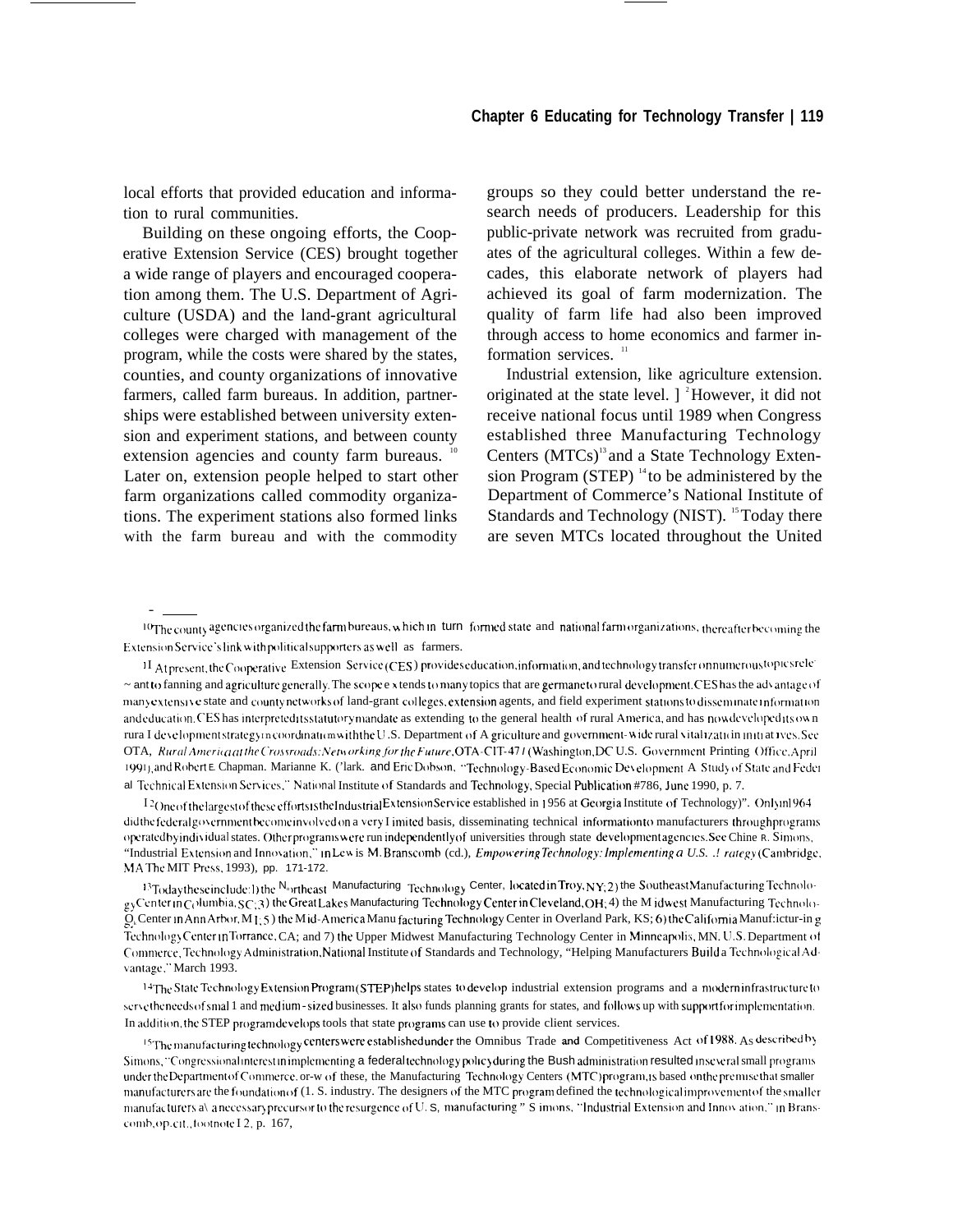#### **120 | Electronic Enterprises: Looking to the Future**

States. Their task is to enhance productivity and technology performance in U.S. manufacturing through the transfer of manufacturing technologies and techniques. However, each employs a somewhat different approach to meet its own area's special needs. For example, the Midwest MTC, located at the Industrial Technology Institute in Michigan, has a strong industry focus, reflecting the presence of the automobile industry. The Southeast Manufacturing Technology Center, which is situated on the campus of the University of South Carolina, caters more to the needs of small, rural manufacturers.<sup>16</sup>

Although modeled after the CES, the industrial extension program does not have comparable federal funding. In 1992, for example, the CES was budgeted at \$1 billion, \$400 million of which was provided by the federal government. In contrast, industrial extension was budgeted at \$80 million, with the federal government providing only \$17 million.<sup>17</sup> Thus, it is not surprising that the CES has 3,140 offices located throughout the country, whereas industrial extension has offices in only 20 states. $\frac{18}{3}$ 

Federal funding might increase in the future, however, given the growing popularity and bipartisan support for technology transfer programs.<sup>19</sup> This support was most recently confirmed in March 1993 when the Advanced Research Projects Agency (ARPA) announced the Technology Reinvestment Program (TRP), which will receive \$472 million of reprogrammed fiscal year 1993 Department of Defense (DOD) funds .20 The MTC program is now incorporated in the TRP and budgeted at \$87 million.<sup>21</sup>

Despite their limited resources, the MTCs have received considerable praise for their accomplishments during their first 4 years. 22 Using a variety of outreach mechanisms, they have provided support to more than 6,500 small manufacturers, who claim to have received \$250 million in added benefits. <sup>23</sup>Among the many programs they provide are individual project engineering, [raining courses, demonstrations, and assistance in selecting and using software and equipment. Some MTCs have also conpiled large databases of computer-aided design and computer-aided manufacturing software, which can be run for business c1ients using MTC hardware. A number of demonstration facilities display how automated machining processes-such as automated metalworking equipment, robotics, and state-of-the-art

<sup>16</sup>National Institute of Standards and Technology, "A Collection of Successful Interactions Between the MTCs and Client Firms," U.S. Department of Commerce, Technology Administration, NIST SP 848, March1993.

<sup>&</sup>lt;sup>17</sup>Mostfederal funding is used to support the MTC program, administered through NIST. J Im Trecce, "Observing Production," Production, October 1993, p. 32. As noted by Gene Simons". .compared to similar programs in other countries, such as Japan's programfunded at \$500 million per year, the U.S. federal role was quite small." In Branscomb, op. cit., footnote 12, p. 170.

<sup>1 &#</sup>x27;Ibid.

<sup>19</sup>As Simons points out: "The Bush Administration's position on technology for industrial policy appeared to shift in 1992, when the Undersecretary for Technology, Robert White, issued the Technology Administration's 'Strategic View. ' This report proposed expanding the MTC program to 30 large centers and 100 small centers over the next 8 years. Bipartisan support developed when Governor Clinton promised in his platform to expand the MTC program to 170""n~iirkcl driven" centers and toprovide support for improving state extension operations. In Octoher 1992, Senator Bingaman proposed in the Department of Defense budget revisions to spend \$540 million infiscal year 1993 on state and federal initiatives." I bid., p. 169.

 $20$ For a description of this program, see ch. 5.

 $21$  If passed, the National Competitiveness Act (HR 5757/S4) would provide an additional \$150 mill 10n to the Department of Commerce in support of N IST extension services. The amount targeted for 1996-97 is \$500 million.

<sup>&</sup>lt;sup>22</sup>Marianne K. Clark and Eric N. Dobson, "'Increasing the Competitiveness of America's Manufacturers A Review of State Industrial I;\ tension Programs," Center for Policy Research, National Governors' Association, Washington, IX', 1991

 $23$  lbid.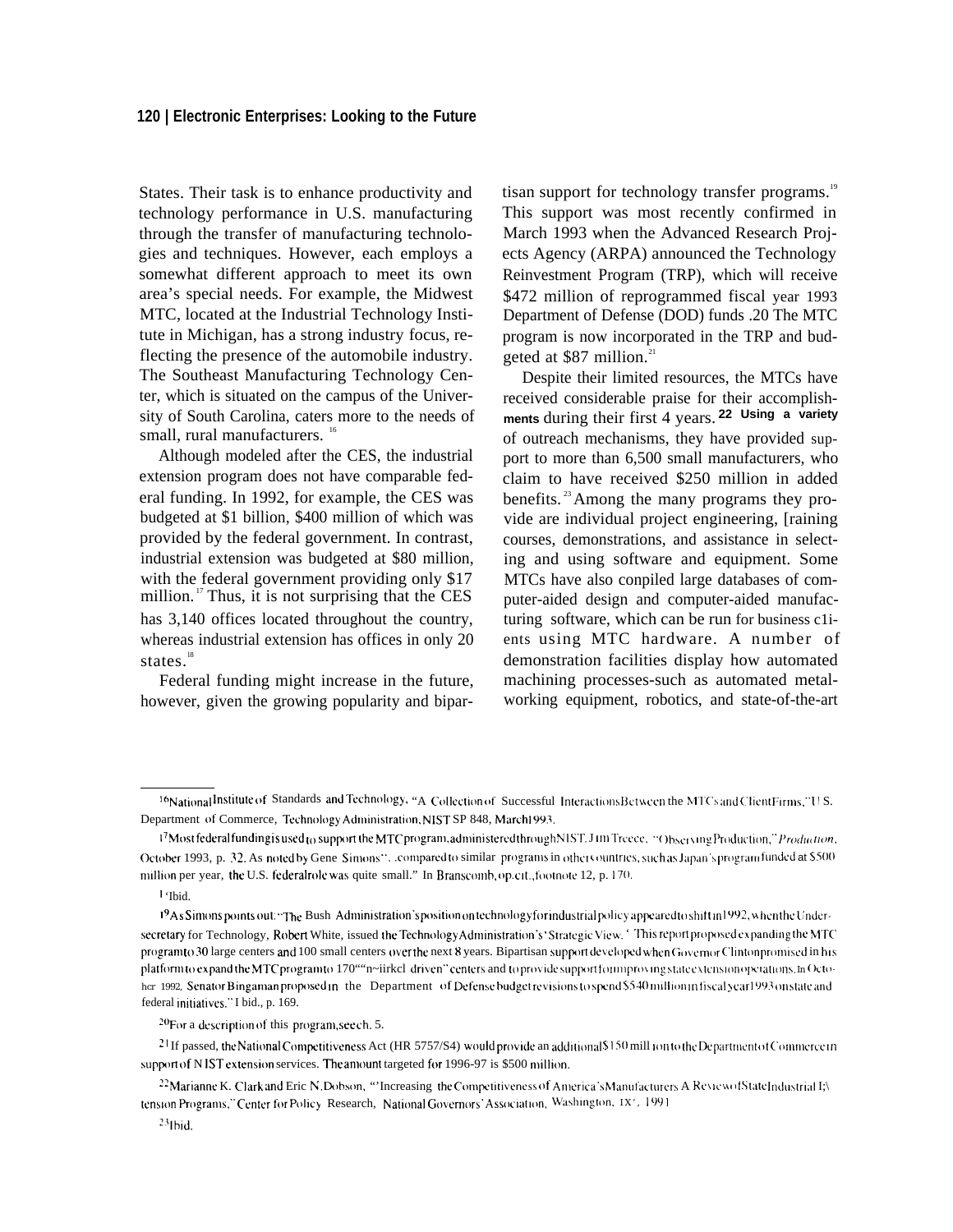coordinate-measuring machines-can be used. Two of the centers have mobile demonstration facilities<sup>24</sup> (see box 6-1).

With additional funding, MTCs will be able to expand their in-house capabilities; they will also be better able to link up with, and leverage the expertise of, other federal, state, local, and private sector organizations that are involved in similar activities.<sup>25</sup>Recent legislative proposals would facilitate this kind of interaction because the concept of extension is now much more broadly defined.<sup>26</sup>This would allow for greater sharing of resources and expertise. This kind of cross-fertilization proved critical for agricultural extension, and it will be a major factor in assuring the success of industrial extension.<sup>27</sup>

New types of nonprofit and professional organizations are already emerging to fill this need. The Modernization Forum, for example, generates interactions among the MTCs and refers them to other experts and organizations with relevant interests and needs.<sup>28</sup> Similarly, the National Center for Manufacturing Sciences, which promotes technology adoption through "teaching factories," hopes to partner with the MTCs, providing services as needed on a nationwide basis.  $29$ 

Much of this interorganizational, interagency cooperation could occur electronically, online. This could greatly reduce the costs of providing extension services. The expenses entailed in establishing such a network would be small because many agencies are already investing in networking. A networked extension program might also facilitate the dissemination and integration of agency research, allowing it to be more rapidly diffused and effectively employed in the exten-

 $^{24}$ Ibid., pp. I -3.

<sup>&</sup>lt;sup>25</sup> For a discussion of one such plan, see U.S. Department of Commerce, Technology Administration, National Institute of Standards and Technology, "Manufacturing Extension Partnership," summer 1993.

 $26$ As Simons pints out: "For example, the DOD authorization bill defines manufacturing extension as any 'public or private nonprofit program for the improvement of the qualit y, productivity, and performance of small manufacturing firms.' And the proposed National Competittveness Actincludes federal, state, and localagencies as well as universities, schools, laboratories, small business development centers, professional society programs, and industrial organization, as qualifying outreach centers. . . .

As this broad range suggests, industrial extension within the federal lexicon now refers not (rely to the more traditional concept of agents making in-plant v isits as consultants and trouble shooters, but also institutions such as commun ity and technical colleges and workertraining Institutes to which manufacturing firms could send their employees. Hundreds of these institutions are already operating across the country, and with federal backing, could be the nucleus of the expanded national network of industrial extension. " In Branscomb, op. cit., footnote 12.

<sup>&</sup>lt;sup>27</sup> As described by Clark and Dobson, with reference to agriculture extension services" "The development of linkages to other service providers and sources of technical expertise is critical to success. Although the programs differ in terms of how narrowly or broadly defined their services, all indicated the need to work with and provide access to other service providers. Extension programs often refer firms to SBA-supported Small Business De\ clopment Centers for help with marketing or management, to community colleges for training. and to universities for research and development." Op. cit., footnote 22.

 $28$ The Modernization Forum was established by the MTC directors to support their collaborative projects and learning and to give them a common voice in working with others.

 $^{29}$ Ibid. The National Center for Manufacturing Science (NC MS) is a membership research and development consortuum that scr $v$ cs both large and small firms in a broad range of Industries. Its only mandate is to aid U.S. member firms to become internationally competitive in manufacturing. Under its 50 I (c)(3) status, NCMS must make its research results reasonably a\ ail able to the public. Member firms define research projects and develop the research. Member firms also have first call on research results. Member firms will be 1 icensed to use the technology developed at lower fees than nonmember firms in order to offset their in-kind par-t icipation in the research process and their membership fees that help to fund the research.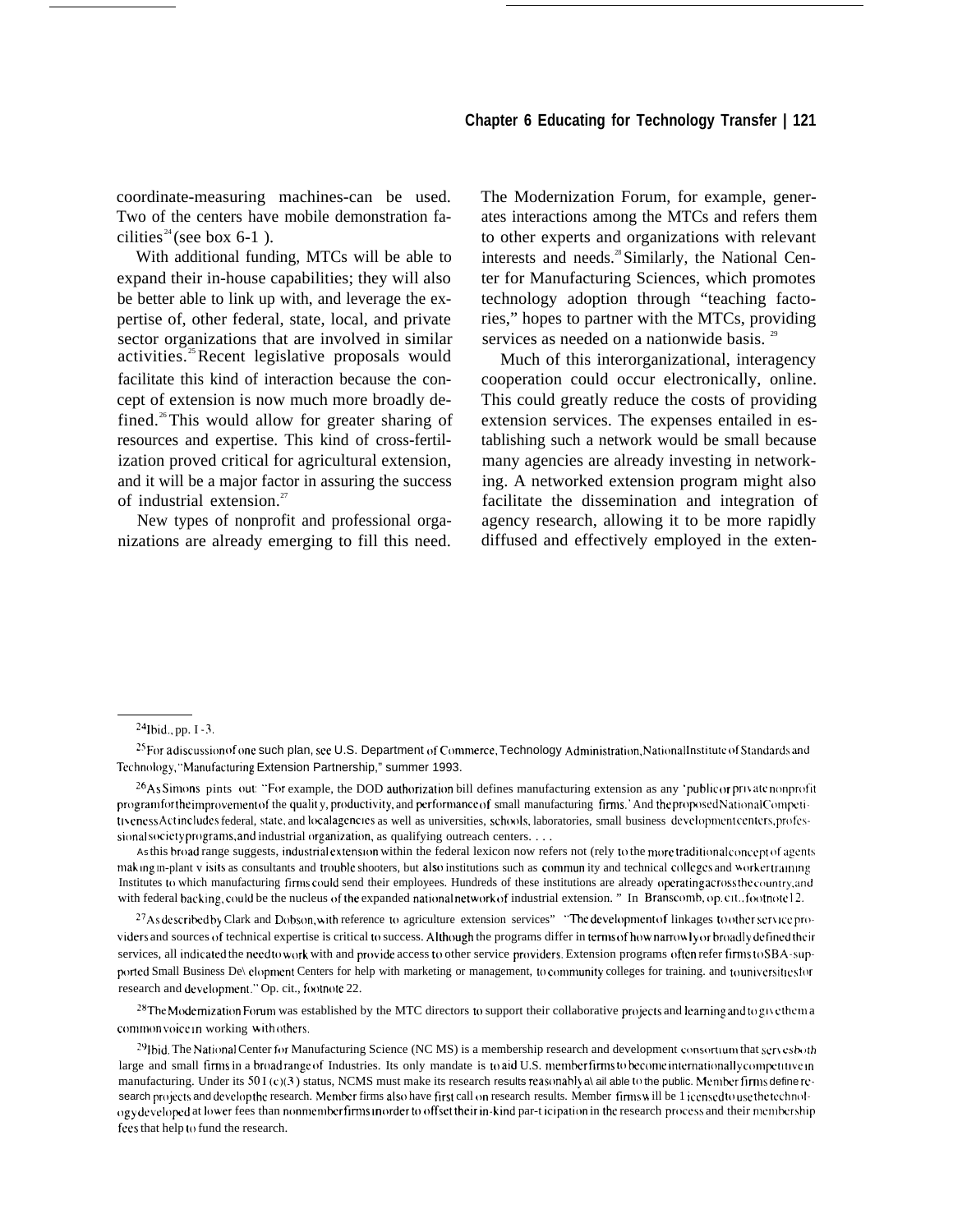## BOX 6-1: NIST's MTCs Respond to the Needs of Small Manufacturers

Rapid changes in manufacturing and Information technologies and business practices have left many small manufacturers struggling to keep up Without the cushions of large capital and human resources, they are frequently left to make do with shoestring budgets and seat-of-the-pants decisionmaking The NIST Manufacturing Technology Centers (MTCs) are responding to specific business needs with a variety of assistance services such as Implementing total quality standards, pooling demand for expensive resources, and helping small businesses grow

For example, to help suppliers meet competitive demands for higher quality, the MTCs are working with client firms to register and qualify for the new European IS0-9000 standards 'Manufacturing Development, Inc (MDI), of Cheney, Kansas, a small company with 25 employees and \$1 5 million in annual sales, worked with the Mld-America Manufacturing Technology Center (MAMTC) to Implement the D1-9000 quality standard <sup>2</sup>An MAMTC field engineer and the company's president and vice-president together arranged for incorporation of statistical process control (SPC) techniques Training for all employees was arranged through classes taught by an MAMTC quality coordinator and the cost of training was offset through a Kansas Industrial Retraining (KIR) grant provided by the Kansas Department of Commerce and coordinated through the MAMTC Through this effort MDI was approved as a D1-9000 supplier, and subsequently realized savings of \$132,000 for the year

Currently, thousands of Industrial sales in Europe, compared with a few hundred in the United States. are registered under ISO 9000, which is predicted to become a de facto prerequisite for doing business in Europe In Troy, NY, the Northeast Manufacturing Technology Center (NEMTC) established a pilot ISO 9000 registration program which Includes seminars, workshops, onsite visits to manufacturing facilities, and step-by-step training modules In 10 sessions over the course of a year, client firms, in collaboration with each other and the Quality Systems Resource Facility (QSRF) at NEMTC, prepare for the third-party registration audit This pilot program is anticipated to serve as a model for other MTCs

Another small business need that MTCs help provide is access to expensive specialized equipment or services that small businesses can only afford on a fee-per-use basis Frequently, as was the case for Fortitech, Inc of Schenectady, NY, this is for experimenting with or consulting for new computer systems Fortitech is a business that blends minerals, vitamins, and other food additives After rapidly growing from its Incorporation in 1986 to 1992, its turnaround time Increased to longer than a month Fortitech's chemists were spending too much time doing hand calculations for the blends and could not attend to analysis of the final products After consulting with NEMTC for several weeks, Fortitech computerized most of its chemists' practices using off-the-shelf database programs that run on personal computers In addition, Fortitech found further ways to improve their process by networking the computers with the analysis equipment and feeding the analysis Information into the newly established enterprise-wide recordkeeping system And the databases have contributed to inventory control. Most importantly, the turnaround time dropped to 2 weeks and Fortitech's founder estimates that the system has saved the company several million dollars that would have resulted from lost business

<sup>1 &#</sup>x27;While the ISO 9000/C)90 series IS only a mmlmum set of requirements for a quallty management system, It prowdes the foundation for total quality management Organizations that do not meet the requirements of ISO 9000/Q90 are unlikely to be able to meet more comprehensive requirements such as GMs Targets for Excellence' or Fords 01 program ""ACollectlonof Successful Interactions Between the MTCs and Client Firms, " NIST SP 848, U S Department of Commerce, March 1993, p 5

<sup>&</sup>lt;sup>2</sup>Boeing, one of MDIs customers, is requiring its vendors to be approved as D 1-9000 (Advanced Quality Systems) suppliers by 1996 Ibid p 24

SOURCE 'A Collection of Successful InteractIons Between the MTCs and Client Firms, " NISTSP848. U S Department of Commerce March 1993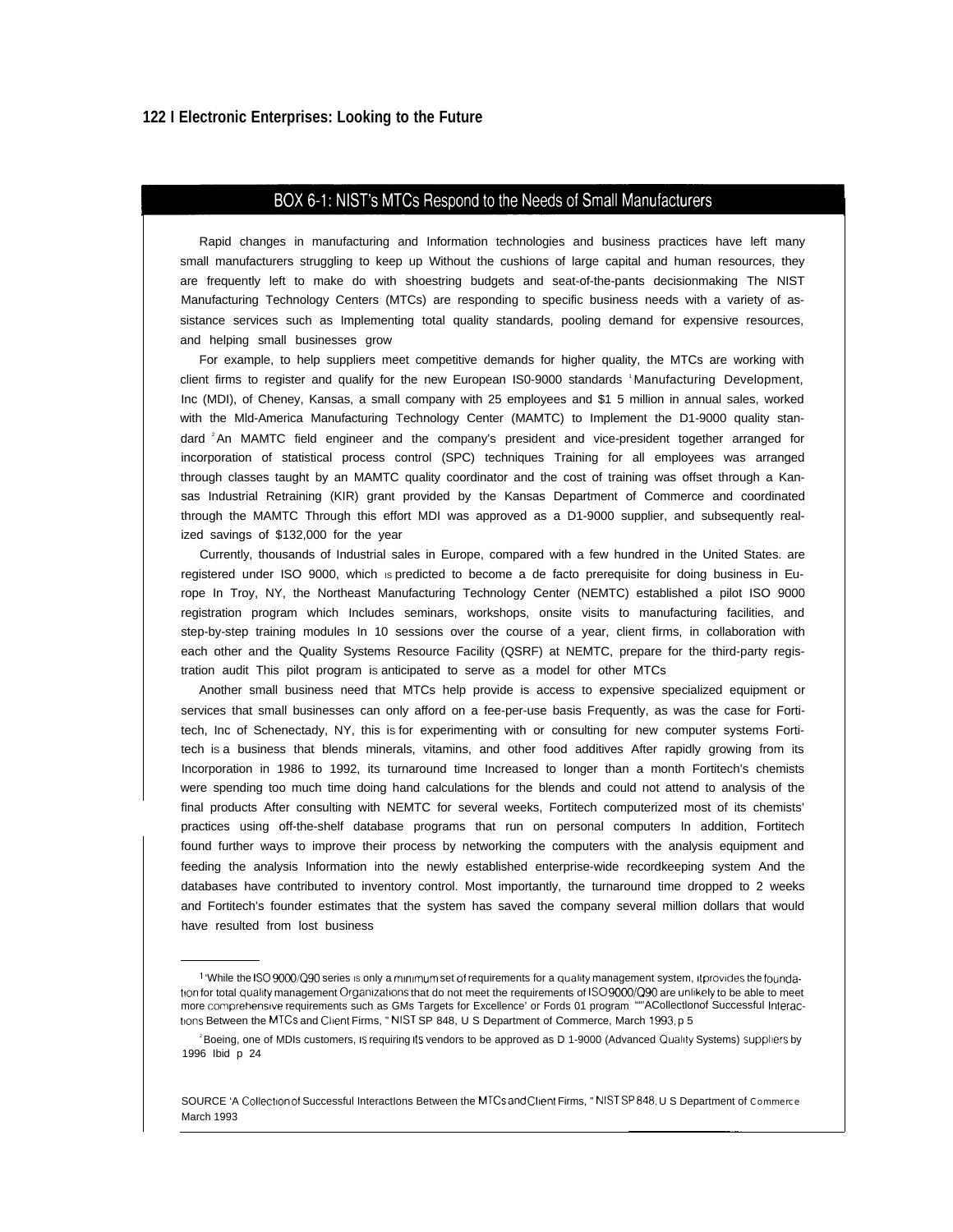sion process. However, to develop such a program it would be necessary to establish an organizational mechanism for synthesizing and packaging the information to be delivered. $3$ 

A prototype electronic network for manufacturing extension service providers, TECnet, has already been funded through the Technology Reinvestment Program. This network links NIST's MTCs, state technology extension projects, federal technology sources, and other technology reinvestment projects. TECnet will facilitate communication and collaboration among industrial extension services providers, their client firms, national laboratories, and other government programs. It will be accessible through the Internet and employ a state-of-the-art graphical user interface incorporating electronic mail. public and private electronic conferences, business software applications, databases, remittance services, directory services, context-sensitive help, security and access control, file transfer capability, and gateways to other information sources. In addi- (ion, a wide variety of business-related information services will be made available to the MTCs and their clients free of charge<sup>31</sup> (see table 6-1 ).

## TABLE 6-1: Information Services, Databases, and Conferences on TECnet

#### **Databases and information**

—

Computer-aided design (CAD) file transfer CAD selection tool CAD utility software Chemical safety data Commerce Business Daily Directory of Business & Financial Assistance Federal procurement leads Federal Register Internet mail ISO 9000 reference materials Military Specifications Index MTC and NIST service briefs NASA technology transfer Information Quick View assessment tool U S Library of Congress database Used Industrial equipment directory Virus protection software

#### **Public conferences**

Business news briefs from United Press International CAD software support conference Database software support conference IBM- PC support conference Newsletter on manufacturing networks Spreadsheet software support conference

#### **Private Conferences for NIST MTCs**

Defense conversion Defining CAD terminology Human resources group Director's conference Field agents' conference National Staff Conference planning group

SOURCE ProductIon Technology Inc Arlington VA unpublished paper, 1993

30 A snoted by NIST "The Federal government has a variety of approaches to serving the needs of small-and medium-sized manufacturers, incorporating centers and programs with in the National Aeronautics and Space Admin istration (NASA), DOD, the Department of Energy ( DOE), USDA, the Department of Labor (DOL), the Small Business Administration (SBA), and a number of other departments and agencies. For the target set of manufacturers. this threatens to present a confusing diversity of services from which it is difficult for these companies to choose. These programs will continue to represent a major portion of the resources which the Federal go\ emment applies for this purpose. " NIST, op. cit., footnote 25.

31 TECnet is being developed at Tufts University in collaboration with Production Technology, Inc., and the Microelectronics and Computer Technology Corp. (MCC)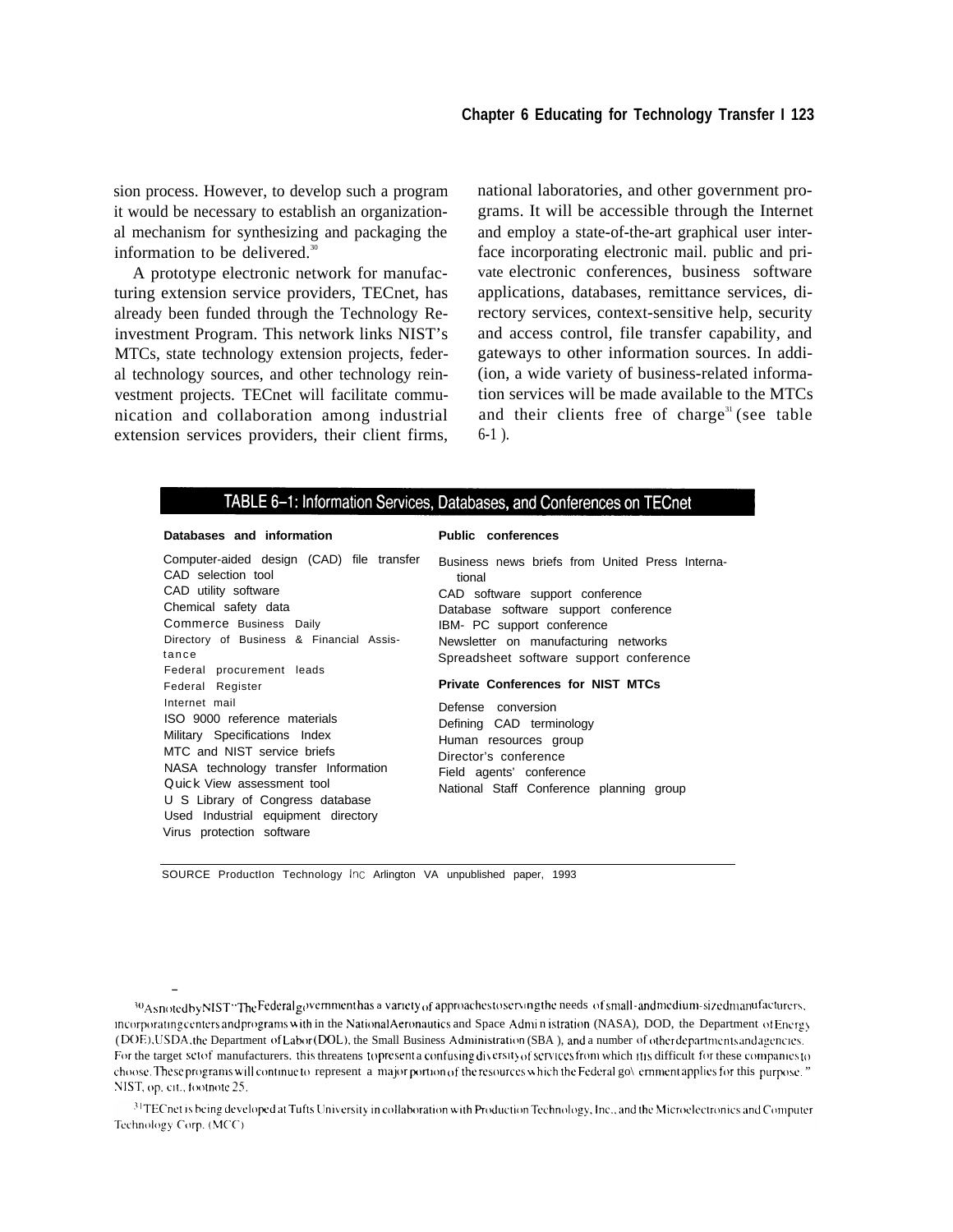More recently, TECnet—in conjunction with EINet,<sup>32</sup> Production Technology, Inc.  $(PTI)$ ,<sup>33</sup> and some of the national R&D labs—has proposed an even more elaborate prototype network under the auspices of the Manufacturing Outreach System to Achieve International Competitiveness (MOSAIC) program.<sup>34</sup> This network would link the MTCs and TECnet into a national information network providing access to one another; to their small- and medium-sized business clients; to the national laboratories and other technology sources; to electronic commerce networks; and to the defense sector. Given the positive externalities that are associated with networking, the benefits of such a network should be considerable. How much value might be added becomes clear when one considers the full range of networked services being offered throughout the country that can be linked to this network in support of electronic commerce (see box 6-2).

No matter how extensive electronic networks are, however, they cannot meet all extension needs. Many types of manufacturing equipment are immobile, requiring the development of demonstration centers that can replicate the factory floor. Moreover, successful technology transfer requires much more than technology; it also requires organizational and social change. To bring these kinds of changes about, onsite visits are critical. <sup>35</sup>Extension agency staff members will not only have to be expert and up to date in their knowledge of manufacturing technology; they will also need to understand, and be able to mediate, the relationship between technology and organizational change.

Even with increased funding and electronic interconnection, providing industrial extension to meet business needs in a knowledge-based global economy will be an extremely difficult task. In the United States, there are 360,000 manufacturing companies that have less than 500 employees. They represent a broad range of industries with distinct activities, production methods, and products. Given limited resources, they need to set priorities in meeting their diverse needs. Care will be needed to assure that some groups and some types of businesses are not pitted against one another. Questions will also arise with respect to how and on what basis services are to be made available. If, as is now the case, services are intended to be self-supporting and provided on a fee basis, firms with few resources may be excluded, regardless of their prospects for success.<sup>36</sup>

Labor has had very little role in industrial extension. At present, the only formal connection between labor and the MTCs is through the recently established Office of the American Workplace (OAW) in the Department of Labor. This agency is charged with developing concrete initiatives for promoting innovative workplace practices and cooperative labor-management practices. To this end, OAW is working with the MTCs, as well as

<sup>&</sup>lt;sup>32</sup>EINet is a business network being developed by MCC.

<sup>33</sup>PTI is the technical and management support agent for the Navy's Best Manufacturing Practices programs and the DOD Manufacturing Science and Technology Program.

<sup>34&</sup>quot; Manufacturing Outreach System T<sub>O</sub> Achieve International Competitiveness: A Proposal for Extension Enabling Services Under the Defense Dual-Use Assistance Extension Program," Production Technology, Inc., Arlington, VA, unpublished paper, 1993. The name has recently been changed from MOSAIC to MEPnet (Manufacturing Extension Partnership Network).

<sup>&</sup>lt;sup>35</sup>Clark and Dobson, op. cit., footnote 22, p. 88.

<sup>36&</sup>lt;sub>As</sub> described by Clark and Dobson:"As programs become more successful and visible, it is likely that there will be a greater demand for services. Thus, there will be a greater need to screen clients and target resources. States may want to target assistance to firms with the greatest potential for economic growth or to [hose industries thought to be of critical importance to the state's future economic health. Efforts arc underway to develop tools to assess a firm's competitive position. " Ibid., pp. 88-89.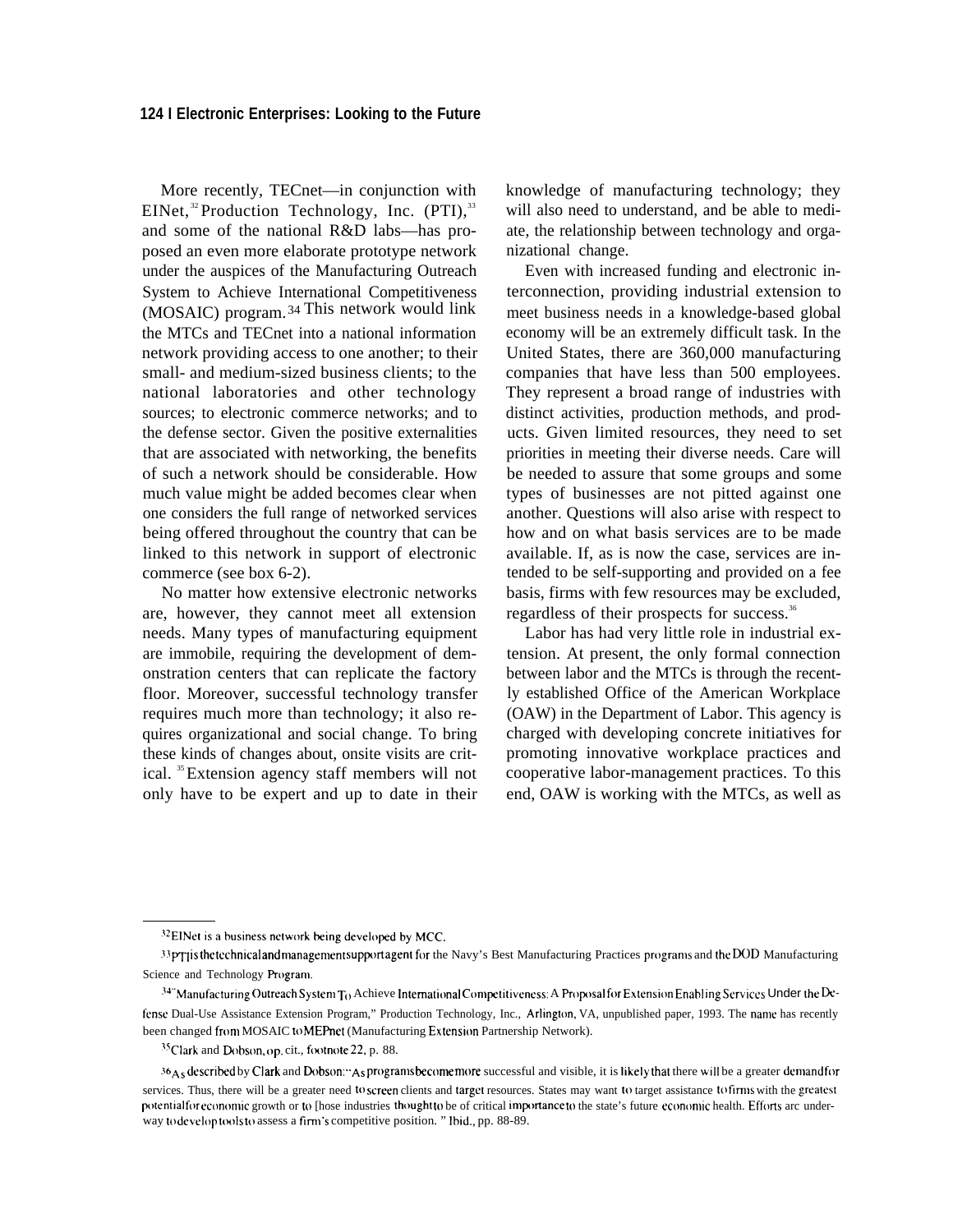### BOX 6-2: A Sampling of Statewide and Regional Network Programs

Aeronet Electronic sharing of mechanical specification and process information to drive flexible manufacturing cells for metal fabrication in the aerospace Industry

MADE Manufacturing Automation and Design Engineering program to develop both enabling and application technology sponsored by Advanced Research Projects Agency (ARPA)

AMTEX Electronically connecting textile supply chains from retail back through manufacturers to raw material suppliers

AUTO-NET An agile manufacturing pilot demonstration of the benefits of networking, electronic commerce, and distributed team management in the auto supplier chain

TEXAS ONE The Texas Open Network Enterprise is sponsored by the Texas Department of Commerce to provide a statewide communication network for manufacturers and technical assistance providers

Alaska University of Alaska Small Business Development Center's Alaska Technology Transfer Assistance Center wiII provide network access to their client firms

OTNET The State of Ohio, in coordination with its Edison Program and the Great Lakes Manufacturing Technology Center proposes to establish the Ohio Technology Network (OTNET), a statewide network of technology deployment agencies to support small and medium-sized companies

Rensselaer Polytechnic lnstitute/Northeast MTC (RPI/NEMTC) RPI/NEMTC wiII use the network to link suppliers provide access to Quickview—a business assessment tool—and train extension providers

New York Public Library The NY Public Library wiII provide manufacturers with access to a number of Iibrary-held databases

Michigan State University (MSU) Technology Transfer Network (TTN) MSU TTN IS a statewide communication network for technical assistance providers and small businesses in Michigan

California ACORN ACORN proposes to build a full-scale prototype of a National Information Infrastructure for engineering and agile manufacturing

New Hampshire Manufacturing Extension Program New Hampshire Department of Postsecondary Technical Education and New Hampshire Governor's Technology Partnership are creating a statewide electronic network to deploy available technologies to small and medium-sized manufacturing enterprises

Best North America Best North America is a commercial network providing access to a database of public-Iy and privately generated technical articles

New Jersey Institute of Technology This Institute wiII provide mail, database, and scheduling services via an electronic network to five Manufacturing Outreach Centers in New Jersey

Kansas/Sprint Kansas/Sprint wiII provide capability to transfer computer aided design files and conduct video training programs

Teltech Teltech wiII provide assistance to service providers in accessing federal and commercial technical Information

NTTC National Technology Transfer Center wlll facilitate and provide access to federal technology for small manufacturers assist in identifyng dual-use technology, assist defense-dependent firms with diversification and provide customized access to procurement opportunities

Oak Ridge Associated Universities (ORAU)/Oak Ridge National Laboratory (ORNL)/Production Technology, Inc ORAU/ORNL/JPTI will develop a training course for universities based on the Navy's Best Manufacturing Practices Program and the Program Managers Workstation developed by DOD

SOURCE ProductIon Technology Inc Arlmglon, VA, unpublished paper 1993 . . —

L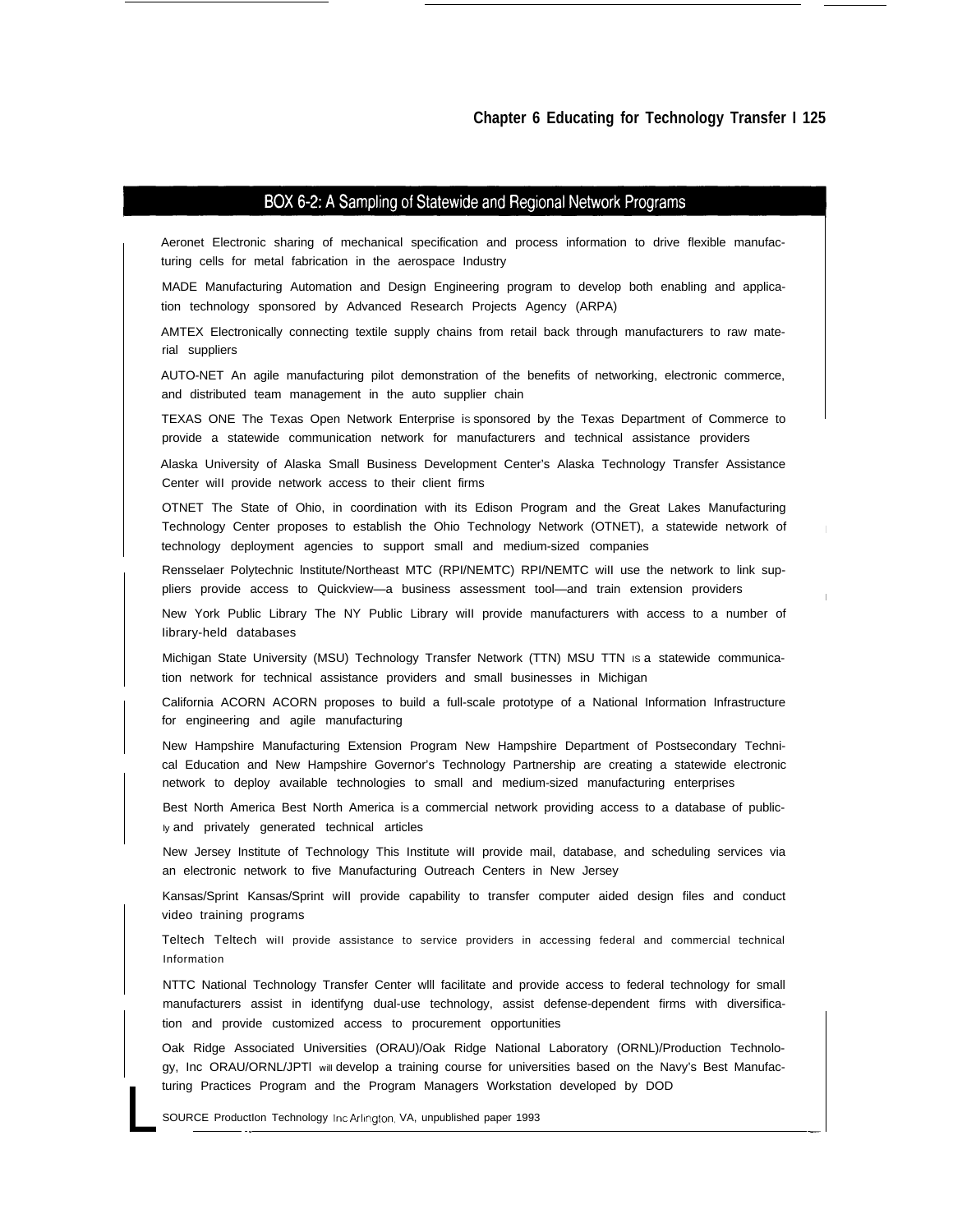state and local offices, to develop ways in which firms can integrate innovative work systems and human resource practices with new technologies and production methods .37

The lack of direct input of labor groups into extension could be a serious mistake. Excluding labor from the extension process will not only affect workers and their quality of life; it may also limit the benefits to be gained by business from industrial extension. If businesses are to benefit from new modes of production, organizational as well as technological restructuring will be required. Changes in job content and skill levels, as well as in work patterns and authority structures, will also be necessary. <sup>38</sup>For this kind of workplace redesign to succeed, workers must be active participants.

One way of providing for greater worker representation would be to recognize labor as a constituent of the MTCs in its own right. Organized labor or some other agreed-upon worker representative might be included on any policy committee that directs the work of an MTC. To the extent that labor representatives have the appropriate abilities for design, assessment, and outreach, the MTCs might solicit their input and advice as they do from their client firms. MTCs could also encourage the concept of participatory design by offering both management and workers' assistance and

training on group process methods, problem-solving, and best practices in this area.<sup>39</sup>

Organized labor could also serve as a target of outreach efforts by MTCs as well as a part of their process. Unions might be encouraged to contact MTCs with questions about new technologies and modem manufacturing methods. In turn, local and regional AFL-CIO bodies might be used to link firms represented by affiliates, encouraging them to participate in the work of the MTCs. In this event, MTC staff would need to maintain contact with appropriate union bodies to explain MTC's work, make information about the MTCs available, and solicit union support in contacting employers.

Bringing labor representation into the MTC process may not be welcomed by all. Many of the businesses that are likely to use MTC resources are small businesses that have had few dealings with organized labor. They may view labor participation as a disruptive element, if not an intrusion into their affairs. Business may not be fully aware of the potential benefits that can result from such interaction. Often when businesses have decided to partner with labor they have done so not on the basis of principle, but rather for the sake of survival.@ For this option to be viable, therefore, greater efforts will be needed to demonstrate the advantages that can be gained by all.

<sup>37</sup>U S Department of Labor, "industrial Extension/Technology Integration," *American Workplace, vol. 2, No. 2, March 1994, p. 2. This* office was established in the fall of 1993. According to Martin Manley, its director, the OAW has three top priorities. These are to: I ) build a clearinghouse 10 help companies and employees learn from the experience of America's most successful companies; 2) develop partnerships with business and labor organizations to identify and promote high-performance work practices, employee ownership, and new roles for labor unions; and 3) promote the use of new measurements of workplace practices to allow investors, managers, and board members to better determine the economic impact of high performance work practices. See U.S. Department of Labor, '-Martin Manley Confirmed as Assistant Secretary for the American Workplace,'" *American Workplace, vol. 2, No. 1,* January 1994.

<sup>38</sup> See Barry Mac, and H iroaki Izumi, "'Organizational Change, Design, and Work Innovation: A Meta Analysis of 13 I North American Field Studies—1 96 I -199 1," in R. Woodman and W. Pasmore (eds.), *Research in Organizational Change and Development* (JAI Press, forthcoming).

<sup>39</sup>The gains from these kinds of activities can be significant. One study that analyzed the use of computer-controlled technology in over 1,000" sites found that production time decreased considerably when shopfloor workers wrote their own control programs. See, for a description, Maryellen Kelley, "'productivity y and Information Technology," working paper 92-2, School of Urban and Public Affairs, Camegie-Mellon University, January 1992.

<sup>%)</sup>r an overview of the type of labor-management issues that need to be overcome, as well as some of the benefits of working them through, see Proceedings, Conference on the Future of the American Workplace, Department of Labor and Department of Commerce, Chicago, IL, July 25-26, 1993. As was emphasized throughout the conference, businesses often resisted change, except when their survival was at stake.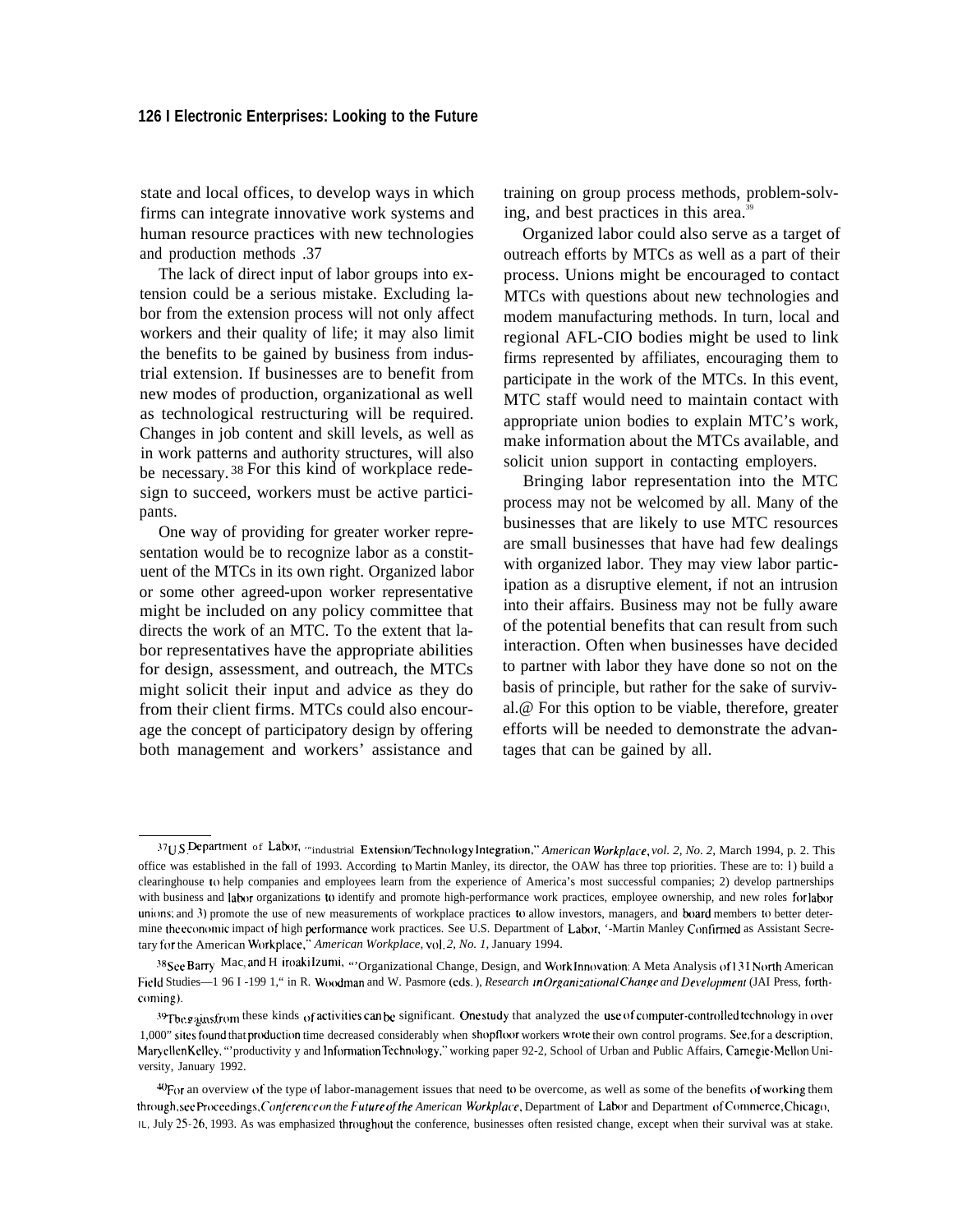# **OPTION B: Promote the Dissemination of Business-Related Information**

To assist American businesses in a knowledgebased global economy, the government might also promote the dissemination of business-related information. This is not a new role for government. Because of the critical role that information plays in economic transactions, the government has also acted to ensure its widespread and equitable distribution.<sup>41</sup> Taking advantage Of the advanced communication and information technologies that are available today. the government will be able to provide more information, which will be better packaged to meet business needs; delivering this information electronically can also serve to promote networking and electronic commerce.<sup>42</sup> A number of such efforts are already underway.

The Small Business Administration (SBA), for example, has developed a national bulletin board (SBA On-line) that provides free information about the SBA loan programs, financial management services, government procurement services, publications, and training. <sup>43</sup>This system allows users to download information that can then be processed and incorporated into spreadsheets at the desktop. Within the next year, small businesses will also be able to access the network from persona] computers in Business Information Centers to be established in each of the agency's 10 regions. These PCs, equipped with databases of their own, can be used to develop business plans,

do financial planning, and conduct cost-benefit analyses. Eventually, these centers will provide gateways to other bulletin boards as well as government and commercial databases. If capacity permits, E-mail services will also be available. allowing businesses to contact SBA counselors or members of its service corporation of retired executives.

The benefits of this kind of effort can far exceed the costs. The SBA On-Line system, for example, cost less than \$50,000 to establish. It is comprised of a PC, 20 modems, and telephone lines fed by two 800 circuits provided free to the government by Sprint. The SBA centers will also receive donations of hardware and software from vendors such as Microsoft Corp., Lotus Development Corp., Apple Computer, Inc., and Sony Corp. of Ameri $ca.^{44}$ 

The Department of Commerce also provides online information through BISNIS, a network that helps companies identify business opportunities in the newly independent states of the former Soviet Union. This network offers information about upcoming trade missions, potential customers and partners, sources of financing, trade and investment laws, market research, advertising opportunities, and the status of trade and investment treaties. The network was inspired by the recent Commerce Department report, "Obstacles to Trade and Investment in the Newly Independent States of the Former Soviet Union." Funding is provided by the U.S. Agency for International De-

 $~\sim$  I Before the telegraph, new spapers provided the basic means of obtaining business-related news. New spapers devoted between 75 to 90 percent of theirspace to hrsinc-s-related topics, and they provided the fastest and cheapest way of gathering information. To promote the dissemination of news, the government permitted the postage-free exchange of newspapers among printers. Long before the advent of press associations, editors obtained nonlocal in formation by culling out-of-town newspapers, their so-called exchanges. In an arrangement that today's journalists might find foreign and offensive, the government, in essence, operated the nation's news-gathering services. These printers' exchanges furnished most nonlocal news throughout the first half of the 19th century. See Richard B. K ielbowicz, "The Press, Post Office, and the Flow of Newsinthe Early Republic," Journal of the Early Republic, vol. 3, fall 1983, pp. 255-280; and Richard B. Kielbowicz, "Modernization, Communication Policy, and the Geopolitics of News, 1820- 1860," Critical Studies in Mass Communications, vol.3, March 1986, pp. 2 I -35

 $42$ For a discussion of the issues involved in electronic dissemination of federal information, see OTA, Informing the Nation: Federal In formation Dissemination in an Electronic Age, OTA-CIT-396 (Washington, DC: U.S. Government Printing Office, October 1988).

<sup>43</sup> See G. Anthese, 'Feds Set Up BBS for Small Businesses," Computerworld, Oct. 26, I 992.

 $44$  lbid.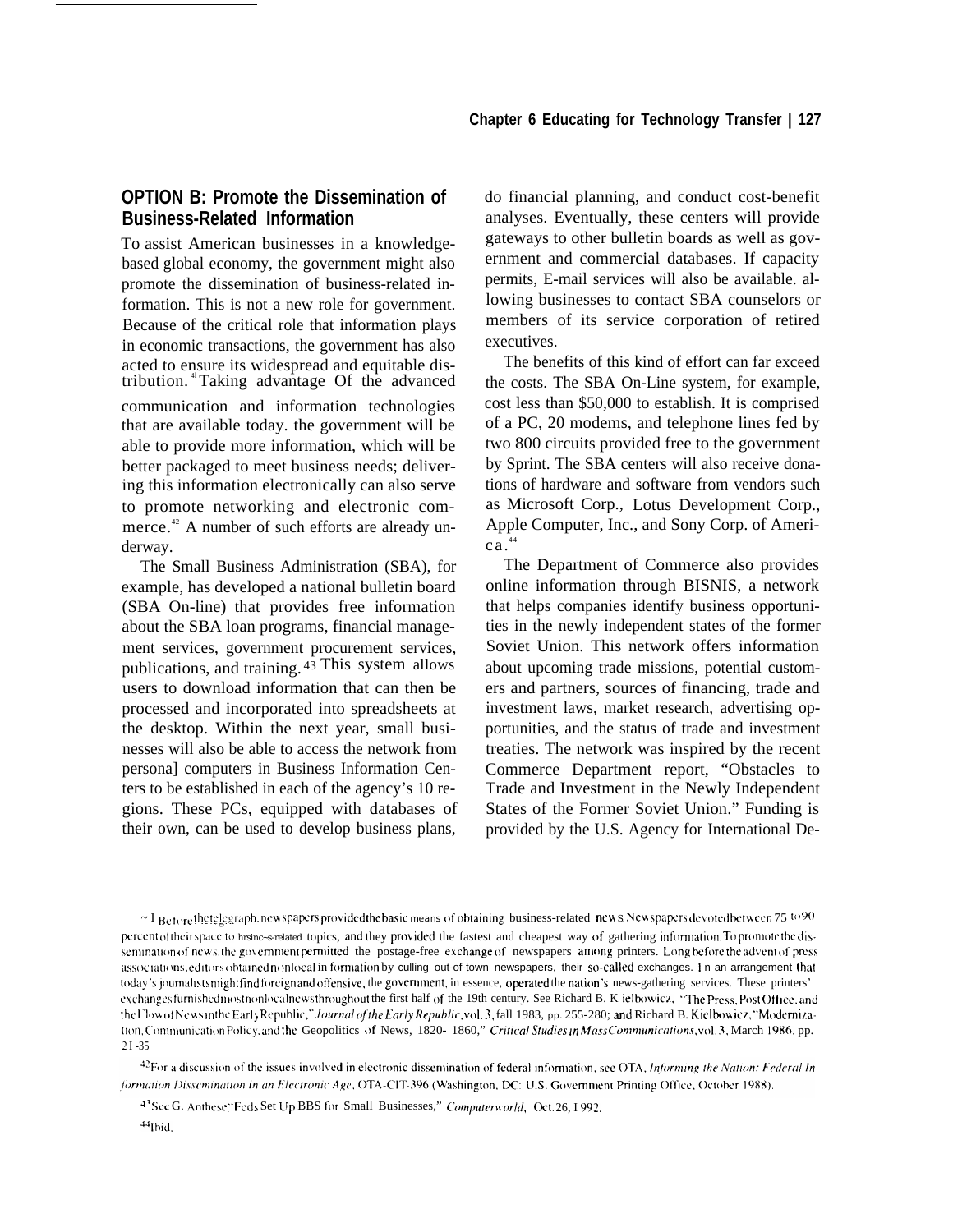velopment. The Export-Import Bank of the United States and the Overseas Private Investment Corp. are also involved.<sup>45</sup>

The Internet is also a source of governmentprovided business information.<sup>46</sup>The Economic Bulletin Board (EBB), for example, is a "one-stop source of current economic information." It houses 2,000 information files provided by federal agencies such as the Federal Reserve Board, the Bureau of Labor Statistics, the U.S. Census, and the Treasury Department. Included in these files are current business statistics, economic indicators, employment statistics, energy statistics, foreign trade data, monetary statistics, price and productivity statistics, regional economic statistics, and summaries of current economic conditions. Also provided are regular updates on key economic and business indicators, including Treasury rate quotations, foreign exchange rates, bond rates, consumer price index, producer price index, advance retail sales, manufacturing and trade inventories, and employment and unemployment statistics. In addition, Trade Opportunity files (TOPS) and International Marketing Insights (IMI), which are compiled by American embassies and consulates, are made available on a weekly basis.<sup>47</sup>As more and more files are added, issues of financing and pricing will need to be dealt with. It is likely that regular institutional users will be required to pay an annual flat fee, while infrequent users will pay according to use.<sup>48</sup>

Federal agency information useful to business can also be accessed through the Library of Congress Information System (LOCIS). Using the new search tool LC Marvel (Machine-Assisted Realization of the Virtual Electronic Library), businesses can retrieve Presidential documents, speeches, and White House press releases; portions of the Federal Register and the Federal Information Exchange (FEDIX); as well as files from key federal agencies such as the Departments of Agriculture, Commerce, and Energy; the Food and Drug Administration; NIST; the National Institutes of Health, the Patent and Trademark Office; and the Office of Management and Budget  $(OMB).<sup>49</sup>$ 

Government provision of economic data can clearly help businesses identify new opportunities and reduce overall transaction costs. However, this practice, if carried out extensively, may also give rise to a number of policy issues. For example, there is a rapidly growing industry comprised of commercial firms that repackage and add value to federal information for sale. While benefiting from access to government information provided in an electronic format, many firms in this industry are concerned about the possible adverse affects from government competition. Efforts by OMB to establish policy in this area have proven to be controversial .50 The advent of electronic dissemination of federal information also raises equity concerns. To the extent that electronic formats have distinct advantages (for example, in terms of timeliness and searchability), those without electronic access will likely be disadvantaged. $51$ Thus, if equity is the goal, policies that aim to pro-

 $50<sub>OTA</sub>$ , op. cit., footote 42, p. 9.

<sup>45</sup> Eric Bruder, "Commerce Department Opens a 'B ISNIS' Center for Newly Independent States of Ex-U. S. S.R.," *Business America*, June 29, 1992, p. 17.

<sup>~</sup>For <sup>~</sup> dl~cusslon ofhow" this inftmnation can be accessed, see Mary J. Cronin) "Internet Business Resources," *Darabase,* December 1993, pp. 47-50.

<sup>~</sup>T1bi~. see ~]~() Rosa]lnd Resnick, "Log on [() Trade Leads," *Internaliomd Business, vO\. 4, No. ~, Novembr 199 <sup>I</sup> !* PP. 63"64. 'Ibid.

<sup>&</sup>lt;sup>49</sup>Ibid See also, "How to Use the Freedom of Inf<sub>a</sub>matio<sub>a</sub> Act to Benefit Your Business: This We]] -Known Act Is Little Used by Business, But It Should Be," Agency Sales Magazine, June 1993.

<sup>51</sup> Ibid.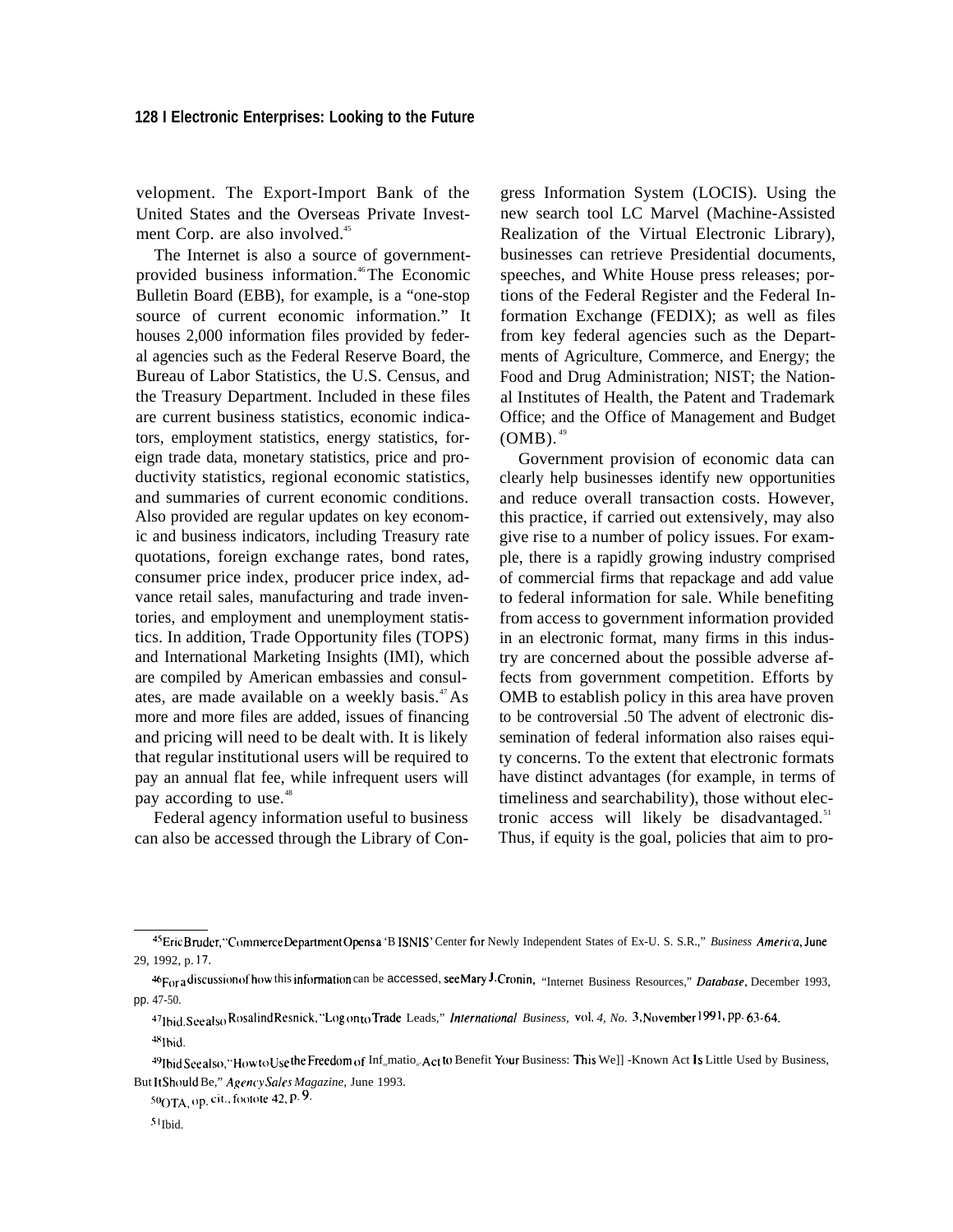mole information dissemination will need to be closely linked to policies that affect technology access and technological literacy.

## **OPTION C: Provide Greater Support for Business and Business-Related Education**

**In** its efforts to help rural Americans make the adjustment from an agricultural to an industrialbased economy, the federal government did not limit itself to promoting technology transfer through extension services. Equally important were its efforts to train people in the new ways of doing business. The land grant colleges, provided under the Morrill Act of 1862, played a key role. **Responding to the major** structural changes taking place in the economy, these universities were called on to expand beyond their traditional role of training gentlemen as preachers. lawyers, and doctors. Using applied research, universities were asked to develop the more practical applications of education in fields such as agriculture, engineering, home economics, and business administration. $52$ 

The impact of the Merrill **Act was very** evident in the field of engineering. Before the act wits **passed, state legislatures had been** reluctant to invest in technical education. Responding to the offer of federal grants, **however, they quickly sought to establish** new types of schools; private colleges. caught up **in the movement, also** established departments of engineering.<sup>53</sup>Schools of engineer**ing expanded rapidly thereafter, numbering 110 by 1886. The number of engineering students similarly increased from 1,000 in 1890 to 10,000 in 1900.<sup>54</sup>As more and more engineers were educated in formal institutions, there was a greater emphasis on engineering in science. With the establishment and growth of these institutions, a profession was developed and with it a means of preserving, transmitting, and increasing an evolving body of engineering knowledge.<sup>55</sup>**

**Today, the government is engaged in a number of similar efforts to ease the transition from an industrial to a knowledge-based global economy. However, most of these undertakings are focused on technology development and technology transfer alone; much less attention has been paid to the problems of organizational barriers, and the need to help businesses reconceptualize and redefine the way they think about and carry out their activities. This gap needs to be filled. If businesses fail to adapt their thinking and their organizational culture to the structural changes taking place in their environment, both they and the nation will fail to reap the full benefits that communication and information technologies afford.** Just as the **government turned to the land grant colleges to help farmers adapt to the industrial era, it might now look to universities to develop and widely disseminate a business curriculum that is** more appropriate to a changed **economy.**

**Recognizing that organizational culture and organizational change are critical factors** for success, many large firms are already spending con-

**52 This law provided land to the states, the proceeds of which were to be used to teach in the fields of agriculture and mechanical arts. Subsequent Iegislation provided federal financial support for research and the operation of the land-grant colleges. Democratic and populist in origin. these universities were open to children of all backgrounds. Moreover, unlike the traditional colleges, the land-gram colleges were not isolated communities. Through then** agricultural expcriment **stations and their service bureaus, their activities were designed to serve the states. See, for a discussion, Clark Kerr, The Uses of the University (Cambridge, MA: Harvard University Press, 1972).**

<sup>53</sup> David Nobel, America by Devign: Science, Technology and the Rise of Corporate Capitalism (New York, NY: Alfred A, Knopf, 1977), pp. 38.39.

<sup>54</sup>Edwin T. Layton, Jr., The Revolt of the Engineers: Social Responsibility and the American Engineering Profession (Cleveland, OH: The Press of Case Western Reserve University, 1971).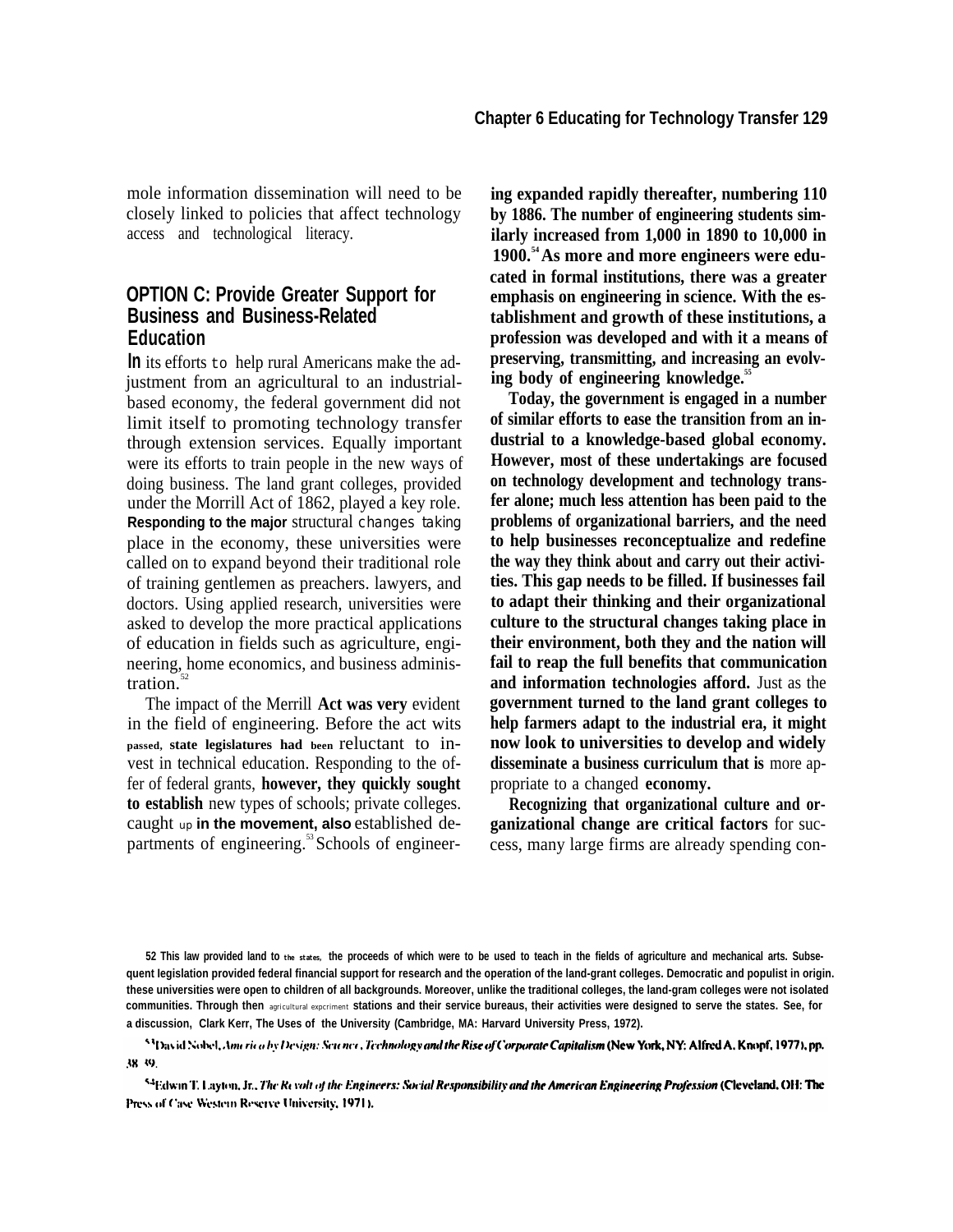

SOURCE Training October 1992 p 32

siderable amounts of money to reeducate themselves  $56$  (see figure 6-1). To do so, they are importing some of the best faculty members from the top business schools to lecture on their premises. The cost of this kind of in-house training is high, ranging between \$5,000 to \$20,000 per day. Although expensive, this approach not only al-10WS businesses to stay up to date in their understanding of successful corporate strategies; it also allows them to apply these lessons to their company's specific problems and goals. $57$ 

Drawing on faculty from both business and engineering, some of these programs are highly innovative. Ford Motor Co. and Wayne State University, for example, have recently established a joint venture to create a program offering a Master's Degree in Engineering to be offered to employees on Ford Motor Co. premises. This is an interdisciplinary program with courses and faculty drawn from both the Schools of Business and

Engineering at Wayne State University. Taking into account both the organizational and technological problems entailed in technology deployment, this program provides both depth in engineering and breadth in business management. The Massachusetts Institute of Technology (MIT) is currently putting together an innovative interdisciplinary program that also involves both business and engineering (see box 6-3). Unlike Wayne State's program, it will be delivered by interactive video technologies. Both Wayne State and MIT's programs are full degree programs.

Smaller companies can hardly afford such services, however. Operating with minimal staff and narrow time constraints, they rarely have the time or resources that full degree programs require. One way to meet their educational needs, however, is through targeted distance learning classes. The development costs of programming and other training materials can be shared among many users, and participants can schedule the viewing of such courses at their own convenience.

In England, a distance learning educational program for small-business managers is now being offered through the Open University.<sup>58</sup> This program was jointly developed by the Cranfield School of Management, the Open University, and the British Broadcasting Corp. The course materials, which draw on the experience of over 200 entrepreneurs, are designed to teach the principles of good management. In addition to video programming, students are also provided with audio cassettes and workbooks. A number of workshops have been set up to allow face-to-face interactions. Initial financial support for this program, totaling 1.5 million pounds, was provided by the Training Agency (formerly the Manpower Services Commission). Over the long run, however, the program is intended to be self-supporting.<sup>59</sup>

<sup>56</sup> See Paul Froiland, "Who's Getting Trained, " Training, October 1993, pp. 59-65.

<sup>57&</sup>lt;sub>See</sub> Lori Bongiomo, The Professor Is In," *Business Week*, Oct. 25, 1993, p. 105.

<sup>&</sup>lt;sup>58</sup>David Oates, "Switched onto Distance Learning," Director, June 1990, p. 127.

<sup>&</sup>lt;sup>59</sup>Ibid.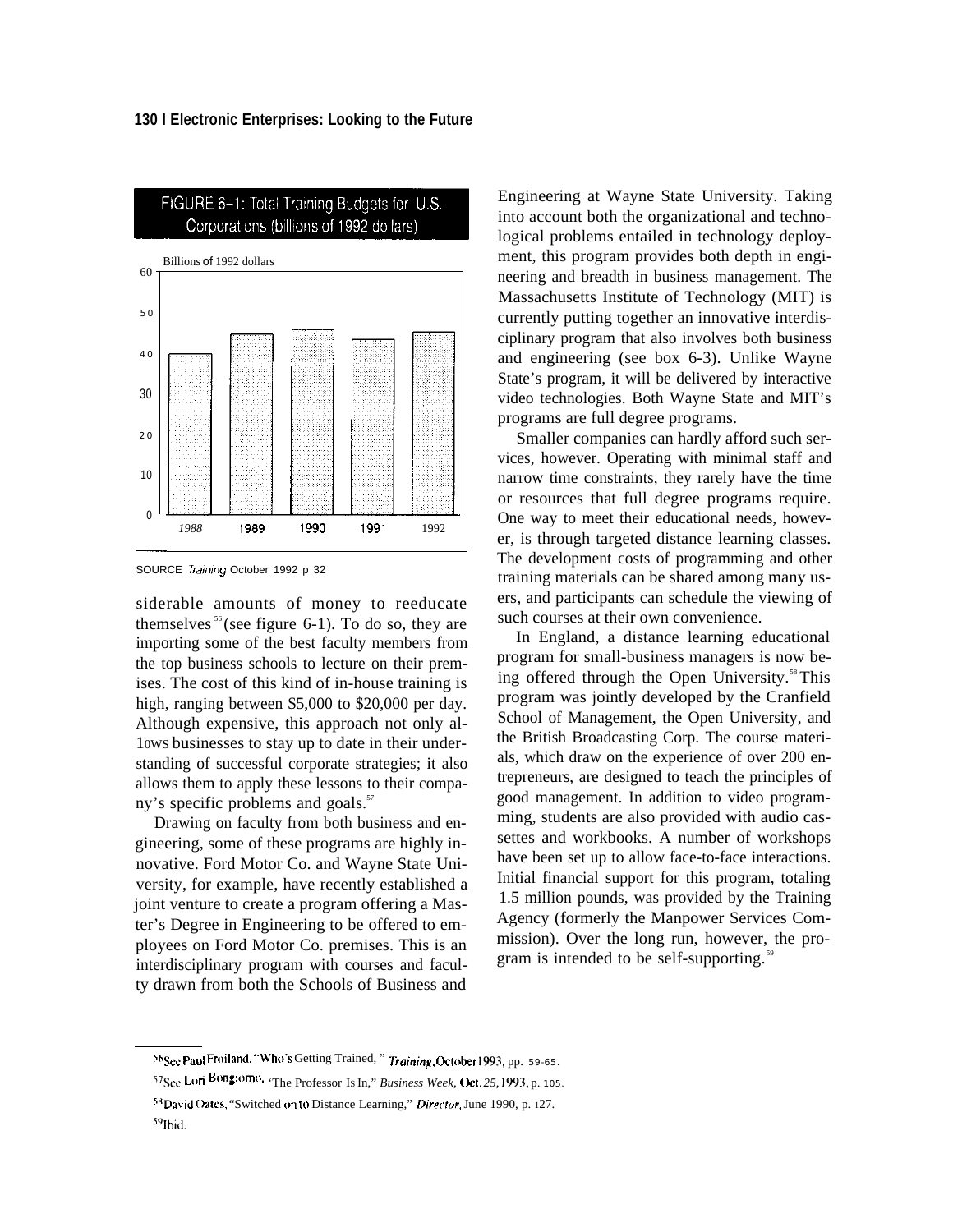## BOX 6-3: MIT's Engineering-Management Distance Learning Project: Filling a New Educational Gap

After engineers have been in Industry for several years, they frequently move into project leadership positlons and must then expand their knowledge base to Include not only more of the engineering systems with which they work, but also more of the business and Industrial systems Only with knowledge of the "big picture" can such leaders and managers take products efficiently and effectively from design to manufacturing to sales Today, practicing engineers who are formally trained in both technology and business and able to run large-scale design projects are rare Rarer still are educational programs geared toward filling this professional gap in the workplace

The Massachusetts Institute of Technology (MIT) is currently designing a new engineering/management curriculum to address this gap through distance learning The project, still under development, proposes to grant engineers a "second professional degree " Because of MIT's firm belief that the best education is interactive, it wiII Iikely utilize interactive video between professors at MIT and on-premise company Iocations The on-premise arrangement is Important because industry generally does not want to do without valuable engineers for more than a few months In addition to combining traditionally separated engineering and management courses, the project is further driven by two other themes First is the need to bridge MIT's strengths in basic technical and management knowledge and industry's strengths in applications Yet another strong driver is to better educate America's professional workforce, which necessarily entails learning from and working with industry

This project builds on the experience of MIT's successful Leaders for Manufacturing (LFM) program that also combines engineering and management Now in its sixth year, the LFM program is a partnership between MIT and about a dozen large U S manufacturers Students in the program get practical experience by doing a term-long internship in a manufacturing company Participants get two master's degrees one from MIT's School of Management and one from the School of Engineering MIT's new distance Iearning program differs from the LFM program in two respects it emphasizes engineering design rather than manufacturing, and introduces remote delivery Both programs are intended to give students an understanding of the whole company Also, the successful LFM program model of university-industry interaction and cooperation wiII Iikely be duplicated in the distance Iearning project

wiII graduates of this new program be a new breed of upskilled managers? Perhaps wiII this model of distant education be emulated by other universities that have strong engineering and business programs? Perhaps Importantly the new curriculum has strong interest by both MIT and industry Since industry is under competitive pressure, they need engineer-managers trained in both the newest technology and management practices And MIT's engineering and management professors wiII benefit by their exposure to Industrys present concerns Ultimately, both MIT's engineering and business courses can be made more effective by addressing real world problems

Government, as the promoter of both education and a National Information Infrastructure has a stake in supporting pilot projects, such as M IT's, that combine elements of industry-relevant workforce education technology and business knowledge diffusion both ways between industry and academia and demonstration of state-of-the-art "information Infrastructure" such as interactive video technologies

SOURCE Private communication John D C Little Institute Professor and Professor of Management Science and Joel Mcses Dean of Engineering Massachusetts Institute of Technology, March 1994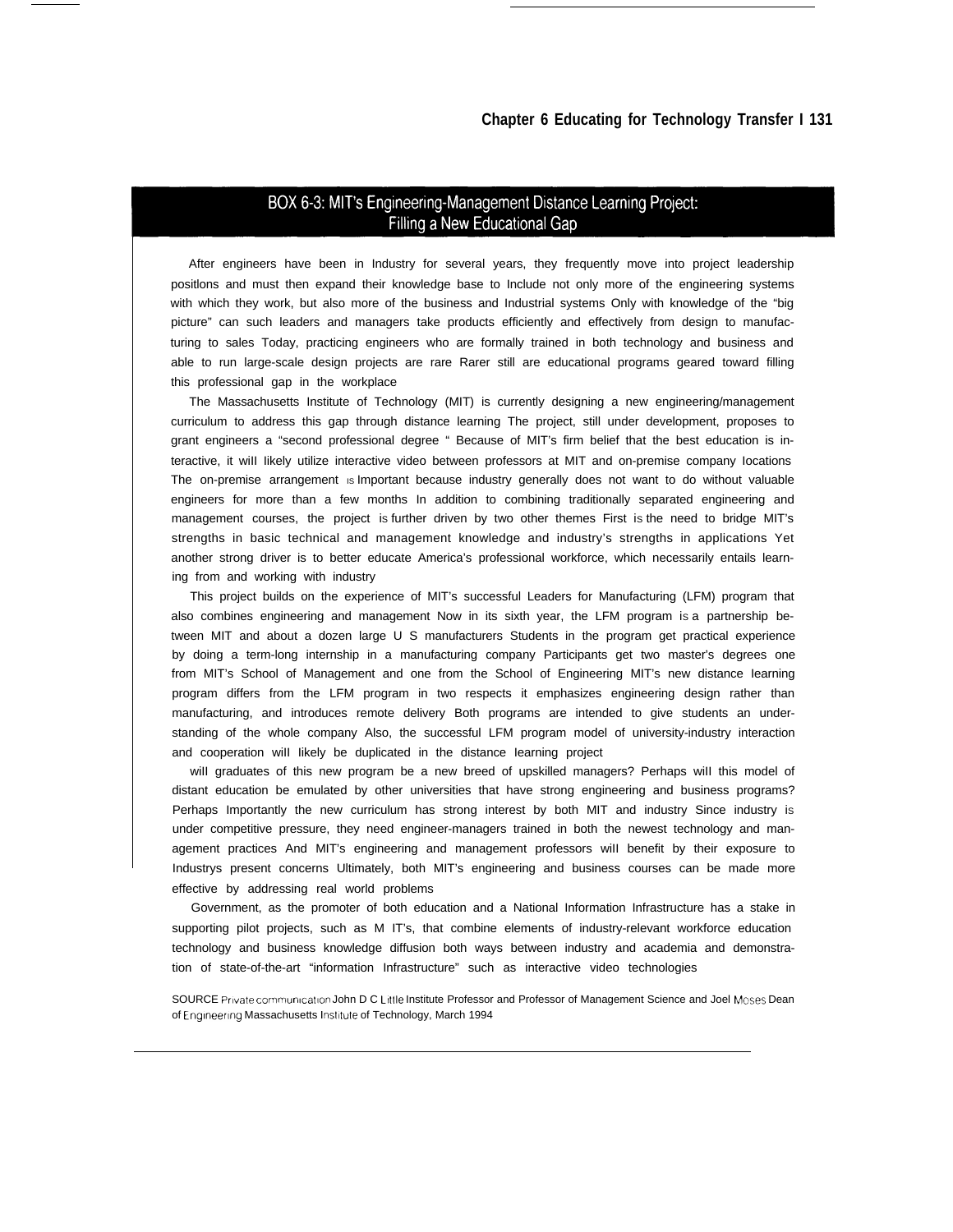Similar types of programming could be provided in the United States, either via public broadcasting or the public switched network. In states that already have a vast educational infrastructure in place, programming and delivery mechanisms could be provided as part of the overall educational system. In the State of Maine, for example, the University of Maine system has created a network that is comprised of an extensive interactive television system reaching 77 sites, an electronic library catalogue database including the holdings of the state's major libraries, and other data and information technologies. Efforts are now underway to greatly enhance the network's potential for use by the citizens of Maine. The university and its partners are forming the Maine Information Technology Users Consortium (MITUC), a new nonprofit membership organization that will consist of Maine schools, not-for-profits, state agencies and departments, municipalities, businesses, labor organizations, professional and trade associations, and educational and cultural institutions. This consortium will foster education and training, professional development, access to information databases, teleconferences, legislative and other public policy briefings and hearings, and cultural and other programs. The anticipated startup costs of such a program are between \$400,000 and \$500,000.

To support new developments in business education, the federal government might also pursue an approach similar to the one it took to promote science education following World War II. Recognizing that advanced technology was critical for both the nation's economic growth and its defense, the government established the National Science Foundation (NSF) to improve the nation's potential in scientific research and science education.<sup>61</sup>Provoked by the successful launching of the Soviet spacecraft Sputnik, defense considerations also motivated the passage of the National Defense Education Act of 1958 (NDEA), whose goal was to improve instruction in mathematics, science, and foreign languages. Under this law, funds were provided on a matching basis to public schools and as long-term loans to private institutions. Funds could be used for needed equipment in these instructional fields, curriculum development, guidance counseling, vocational education in defense-related fields, and teacher training in foreign language instruction. $62$ 

With the nation's shift from defense to national and economic issues, government could complement its efforts to promote technology and technology deployment with steps to prepare its citizens to make the most productive use of these technologies. In recognition of the complex relationship between technology and organizational social change, the government might support the development of new centers of research and new curricula that would extend beyond the realms of engineering and business to incorporate disci-

62 The passage of the NDEA resulted i substantial increases in federal aid to education. Since federal dollars had to be matched by state and local funds under provision of the act, the overall investment in NDEA programs was large. Between 1958 and 1961, \$163.2 million in federal funds were disbursed. Approximately 75 percent of these funds were directed to the development of science curricula. See OTA, *Information Tethno/ogy R&D: Critica/ Trends* and /ssues, OTA-CIT-268 (Washington, DC: U.S. Government Printing Office, February 1985), ch. 5, "Education and Human Resources for Research and Development."

<sup>&</sup>lt;sup>60</sup>The consortium is presently seeking a federal grant of \$400,000 to pay for startup costs, which the University of Maine will match with \$100,000 cash and in-kind investments.

 $6$ <sup>I</sup>The philosophical basis for establishing NSF, and the rationale for including the development of scientific manpower within its organizationalmission, was explained by Vannevar Bush in *Science-The Endless Frontier*, his report to the President on a program for postwar scientific research. About the need for scientific manpower, he said: "Today, it is truer than ever that basic research is the pacemaker of technology progress. In the 19th century, Yankee mechanical ingenuity, building largely on the basic discoveries of European scientists, could greatly advance (he technical arts. Now the situation is different.

A nation that depends on others for its new basic scientific knowledge will be slow in its industrial progress and weak in its competitive position in world trade, regardless of its mechanical skill." The National Science Foundation and Pre-College Science Education: 19S0-/975, report prepared for the Subcommittee on Science and Technology, U.S. House of Representatives, 94th Cong., 2d sess., by the Congressional Research Service, Library of Congress, January 1976, p. 19.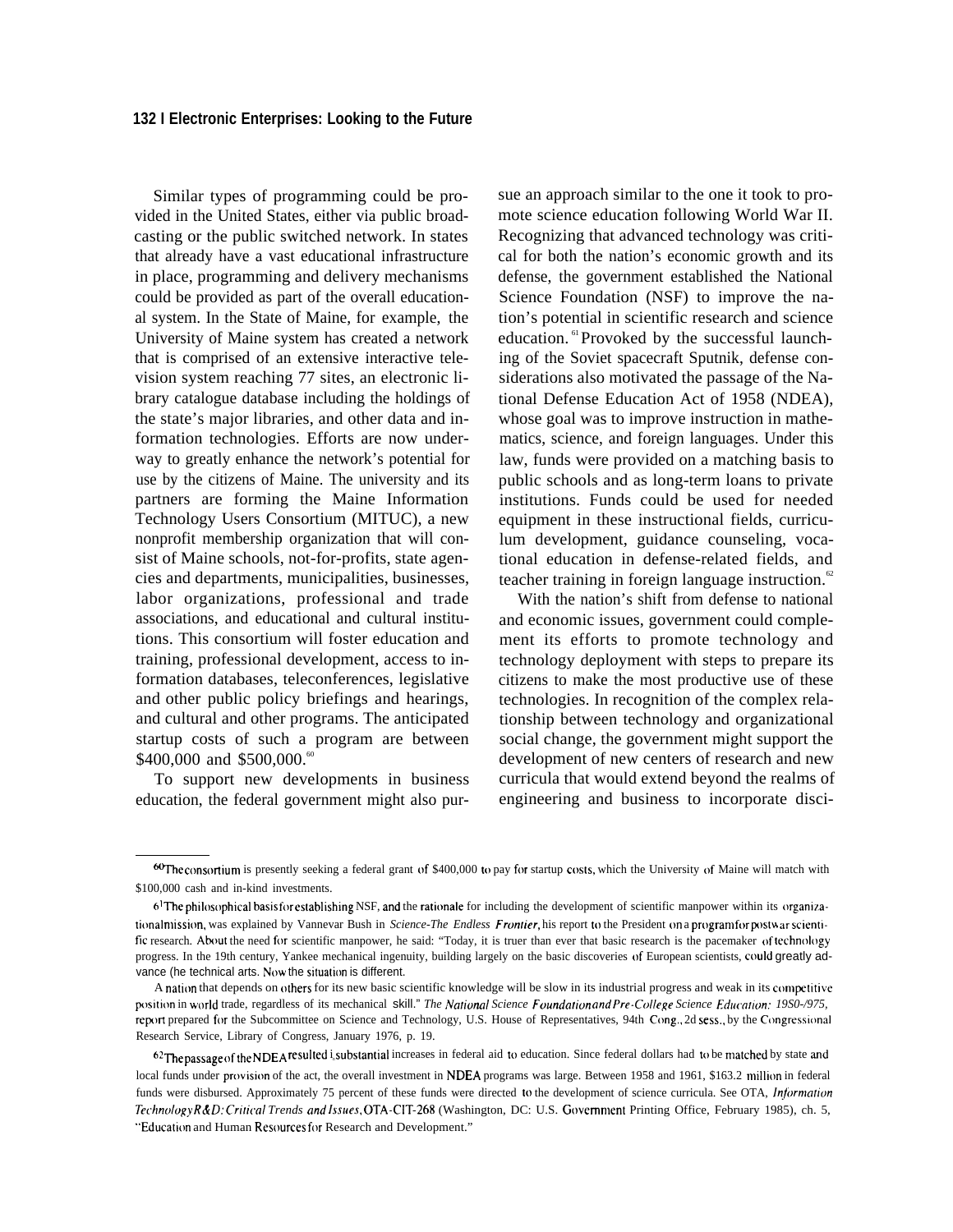plines such as anthropology, psychology, sociology, and technology assessment. In addition, as in the case of the NDEA, financial incentives in the form of loans might be provided to encourage students and faculty to pursue these interdisciplinary areas of research. To enhance the benefits of such a program. students might be provided the option of repaying their loans, in part, by working with small businesses, perhaps in the context of an organization such as an MTC. Matching funds might also be provided by state and local entities.

Implementing such an option might be difficult because any curriculum that deals with business will likely have political overtones. On the other hand, faced with the need to explain differing patterns of growth across countries, many in academia recognize the need for a more interdisciplinary approach to understanding economic phenomena.<sup>63</sup>

## **OPTION D: Provide Greater Support for Worker Training**

Given the constitutional limitations on the federal government's role in education, the responsibility for developing human resources has always been shared by a number of different social institutions ranging from the family to the business communi t y. As American society has become more technologically advanced, however, the federal government has been increasingly called on to play a more significant role. The pressure on the government to be more active in this area is particularly strong today as the nation seeks to maintain its place in a highly technical and competitive world environment.

Although Americans were aware of the economic benefits associated with having a skilled labor force, the nation did not original] y adopt a formal system for transmitting vocational and technical skills when agriculture was the dominant mode of production. <sup>64</sup>It was only with the rapid industrialization of society at the end of the 19th century that education came to be valued in economic and technical terms. 65 As Americans learned that special technical knowledge was the key to prosperity in the modern age, secondary educational institutions were restructured to prepare American youth for an increasing] y differentiated set of economic roles. Not only were vocational courses added to the educational curriculum, but the schools themselves were remodeled to conform to the prevailing business standards of efficiency. The business community played a major role in bringing about these changes, Concerned about strikes, labor turnover. and increasing worker absenteeism, they hoped that schooling would socialize a growing number of immigrant youths for the workplace.<sup>66</sup>

The educational and training strategies for an industrial era are increasingly less relevant today. given the changing nature of the American workplace and the structural changes in the economy.<sup>67</sup> Yet the quality of the U.S. workforce matters now more than ever before. In today international

 $6$  {See for instance, Joseph E. Stiglitz. "Social Absorption Capability and Innovation," CEPR Publication No. 292, Center For Economic Policy Research. Stanford University, November 1991, and Douglas Cecil North, *Institutions, Institutional Change, and Economic Perfor*mance (Cambridge, UK: Cambridge University Press, 1990).

<sup>64</sup>Instead, most formal educational institutions were designed to serve general social and political functions, while general vocational skills were left to be passed on more or less informally by family members or through apprenticeship systems. See, for discussions, Bernard Bailyn, Education in the Forming of American Society (New York, NY: W.W. North, 1980); and Lawrence Cremin, Traditions in American Education (New York, NY: Basic Books, Harper, 1976).

<sup>65</sup> David K. Cohen and Barbara Newfeld, "The Failure of High Schools and the Progress of Education," America's Schools: Public and Private, Daedalus, spring 1981.

<sup>66</sup> David Tyack and Elizabeth Hansot, "Conflict and Consensus in American Education," America's Schools: Public and Private, ibid.

<sup>67</sup>This section of the report is drawn extensively from OTA, Worker Training: Competing in the New International Economy, OTA-ITE-457 (Washington, DC: U.S. Government Printing Office, September 1990).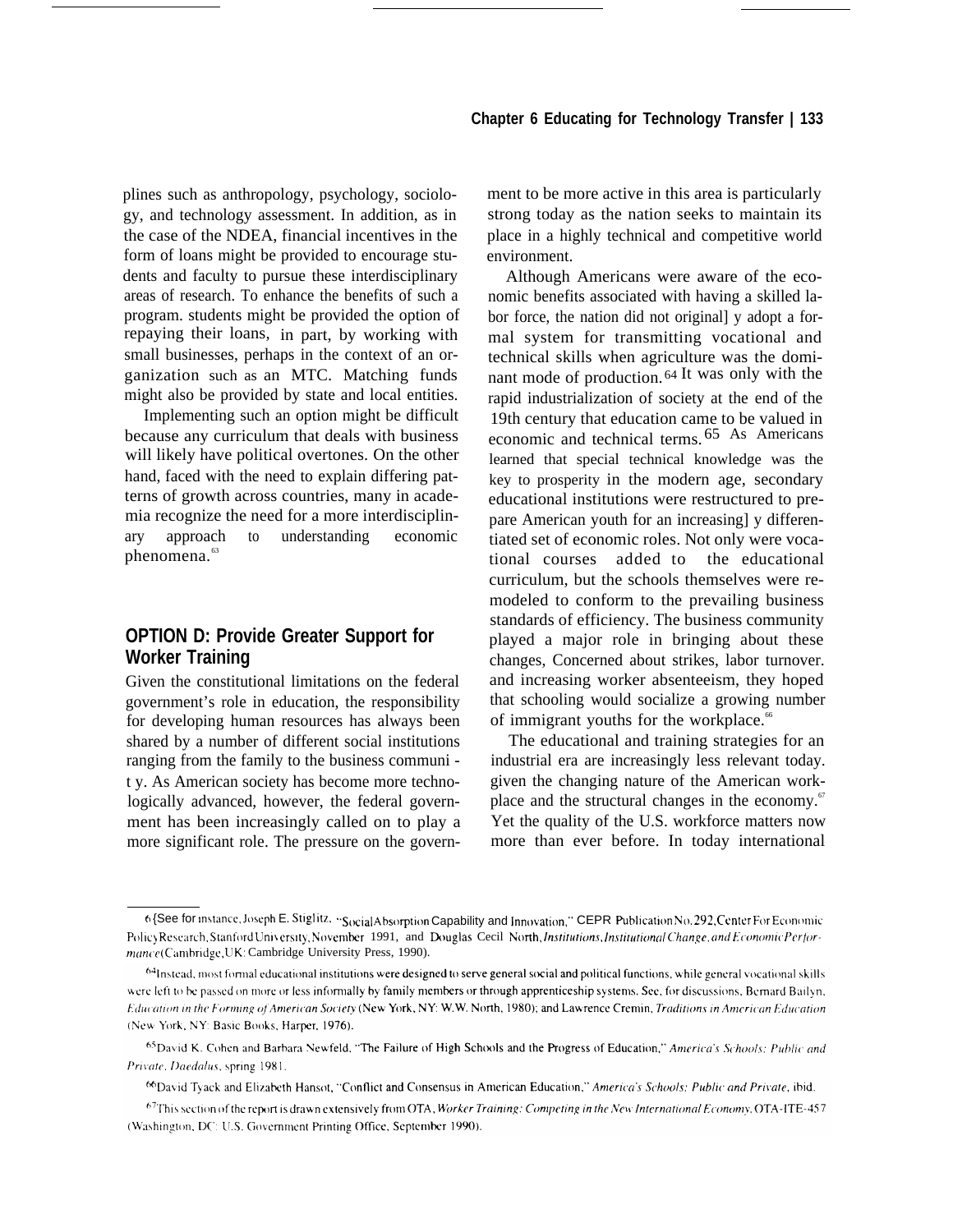### **134 I Electronic Enterprises: Looking to the Future**

economy, motivated workers who can produce high quality goods and services at low cost can enhance industrial productivity and competitiveness and keep American living standards high. Workers must be trained, however, to change the way they do their jobs in order to capture the benefits from rapidly evolving technology. Well-trained workers go hand-in-hand with productivity, quality, flexibility, and automation in firms that perform well.

Unfortunately, most American workers are not well trained, especially when measured by international standards. Foreign countries place much greater emphasis on developing workforce skills at all levels (see table 6-2). Experienced production workers at Japanese auto assembly plants, for example, get three times as much training each year as their American counterparts. American workers are so mobile, especially when they are

young, that most U.S. companies offer training only sporadically. Workers in many smaller firms, in fact, may receive no formal training at all. Although larger firms provide more formal training, most of it is for professionals, technicians, managers, and executives. Rarely do American workers voluntarily upgrade their skills for job advancement (see figure 6-2).

The need for better training is clear in both manufacturing and service industries where skills and responsibilities are broadening. Work reorganization forces employees to take more responsibility, cooperate more with one another, understand their roles in the production system, and act on that knowledge. Competitive manufacturing and service firms are increasingly relying on employees with good higher-order skills such as reasoning and problem-solving.

| TABLE 6-2: Comparison of Workforce Training |                                                                                |                                                                  |                                                                     |                                                                      |
|---------------------------------------------|--------------------------------------------------------------------------------|------------------------------------------------------------------|---------------------------------------------------------------------|----------------------------------------------------------------------|
|                                             | <b>United States</b>                                                           | Germany                                                          | Japan                                                               | Korea                                                                |
| School-to-work transition                   | Left mostly to<br>chance, some<br>employers have<br>ties with local<br>schools | Apprenticeship for<br>most<br>noncollege-bound<br>youth          | Personal<br>relationships<br>between employers<br>and local schools | Employers recruit<br>from vocational and<br>academic high<br>schools |
| Vocational<br>education                     |                                                                                |                                                                  |                                                                     |                                                                      |
| Extent                                      | Available in most<br>urban areas                                               | Universally<br>available                                         | Limited, mostly<br>assumed by<br>employers                          | Universally<br>available                                             |
| Quality                                     | Wide range, poor<br>to excellent                                               | Uniformly good                                                   | Fair to good                                                        | Vocational high<br>schools uniformly<br>good                         |
| Employer-provided<br>training               |                                                                                |                                                                  |                                                                     |                                                                      |
| Extent                                      | Largely limited to<br>managers and<br>technicians                              | Widespread at<br>entry level and to<br>qualify for<br>promotion  | Widespread                                                          | Limited, employers<br>rely on public<br>vocational Institutes        |
| Quality                                     | Wide range, some<br>excellent. but more<br>often weak or<br>unstructured       | Very good                                                        | Very good                                                           | Generally poor                                                       |
| Public policies                             | Federal role very<br>limited, state aid to<br>employers growing                | Govern<br>apprenticeship,<br>encourage<br>continuing<br>training | <b>Subsidies</b><br>encourage training<br>by small firms            | Directive-some<br>employers resist<br>policies                       |

SOURCE Off Ice of Technology Assessment, Worker Training Competing in the New Internatinoal Economy, OTA- ITE-457 (Washing<br>ton DC U S Government Printing Off Ice, September 1990)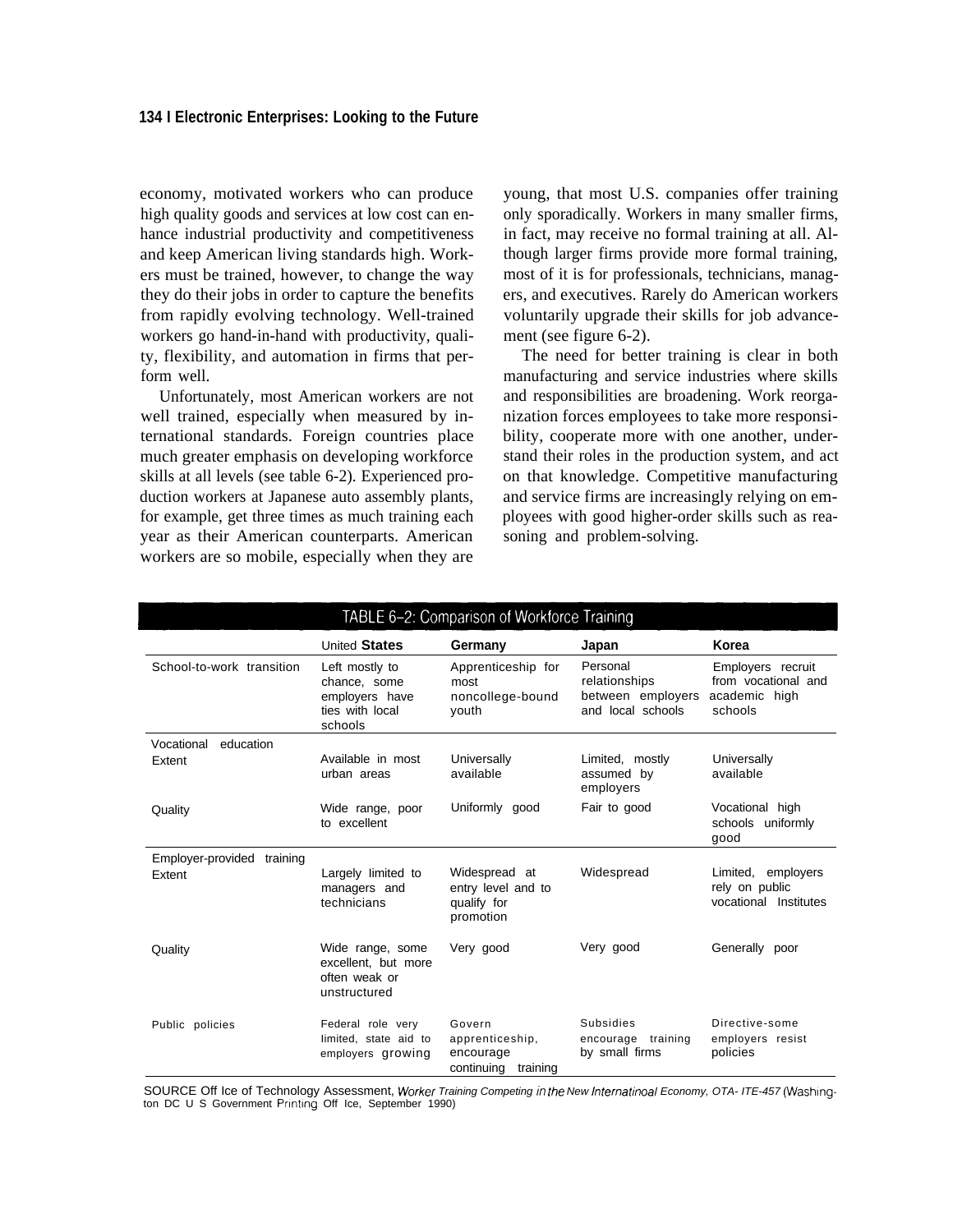Demographic changes are also shaping training needs. Over the next few years, the labor force will expand more slowly than at any time since the 1930s. In the year 2000, the average worker will be nearly 40 years old compared with 36 today. Keeping this slowly aging workforce up to date and flexible will require ongoing training. New entrants in general will need better basic skills, including reading, writing, arithmetic, and oral communication. Americans already in the labor force will require better skills as well.

Simply providing more training will not be enough, however. If work is not organized to tap employees ' skills, the firm's investment will be wasted. In addition, training must not only be focused on workplace problems, but it must also be delivered effectively. Efforts to employ more innovative and effective training approaches are still rare outside of sophisticated firms with large training budgets. Instead, most programs lag far behind state-of-the-art training.

If training is to be made available to businesses and other firms with 1imited resources, new institutional structures will be needed to make affordable training available to employees of small businesses and other firms with limited resources. A variety of approaches. including industry training consortia, involvement of employer organizations in training. state assistance programs, and joint labor-management programs promise to enhance the scope and quality of training. While such efforts are currently limited, government can act to foster these developments in a number of ways.

One approach the government might take, for example, is to reduce the barriers to company training. These barriers include 1imited funds, an inadequate awareness of training needs, a lack of knowledge about good training pract ices, and a reluctance to train young and older workers. To address these problems, the government could encourage the establishment of training consortia through government startup grants. Such a pro- , gram would allow companies to share the costs



## FIGURE 6-2: Upgrade Training by Occupation (percent of workers reporting upgrade training in their current job)<sup>a</sup>

a NOT EOn average 35 percent of all workers reported skill improvementtraining for their current job

SOURCF Max Carey and Alan [ ck How Workers Get Their Training (Washington DCUS Departmel It of labor Bureau of Labor Statistics 1985) pp 18 19

and risks of training. A related possibility would be to expand technical assistance to trade associations, other industry groups, and joint labor-management organizations to aid in the development of training programs for their members.

The federal government could also use financial inducements, such as tax credits, to make training investments more attractive. It would be important, however, to ensure that the revenue loss is matched by an increase in the desired train-